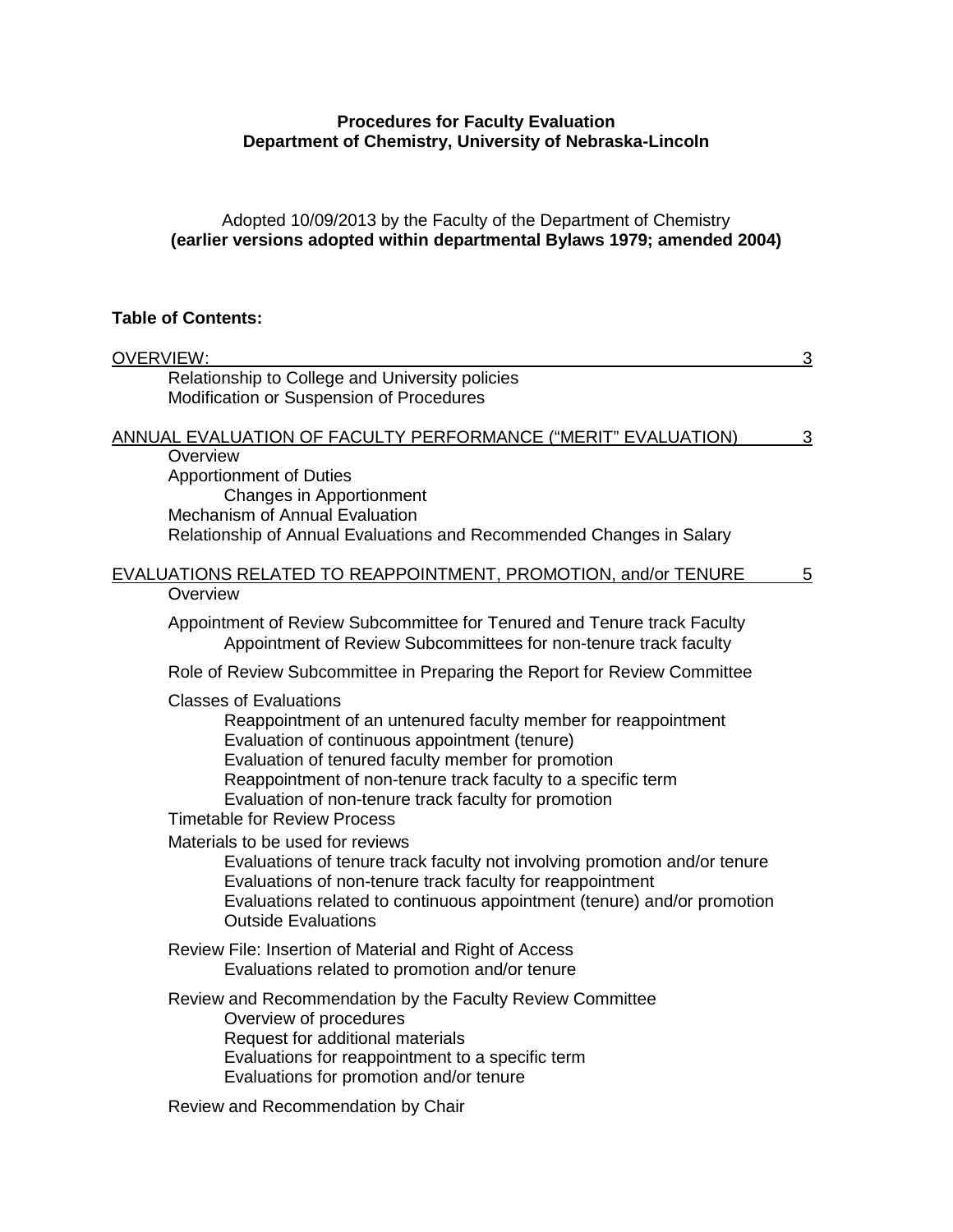Request for Reconsideration

## POLICIES FOR POST-TENURE REVIEW 10 10

## APPENDICES:

- I. Examples of Materials to be Submitted in Preparation for Promotion and/or Tenure<br>II. Overview of Materials to be Submitted as Part of Evaluations for Promotion of
- Overview of Materials to be Submitted as Part of Evaluations for Promotion of Nontenure Track Faculty
- III. Timeline for Departmental Review of Promotion and/or Tenure Files<br>IV. Templates for Correspondence with External Reviewers
- Templates for Correspondence with External Reviewers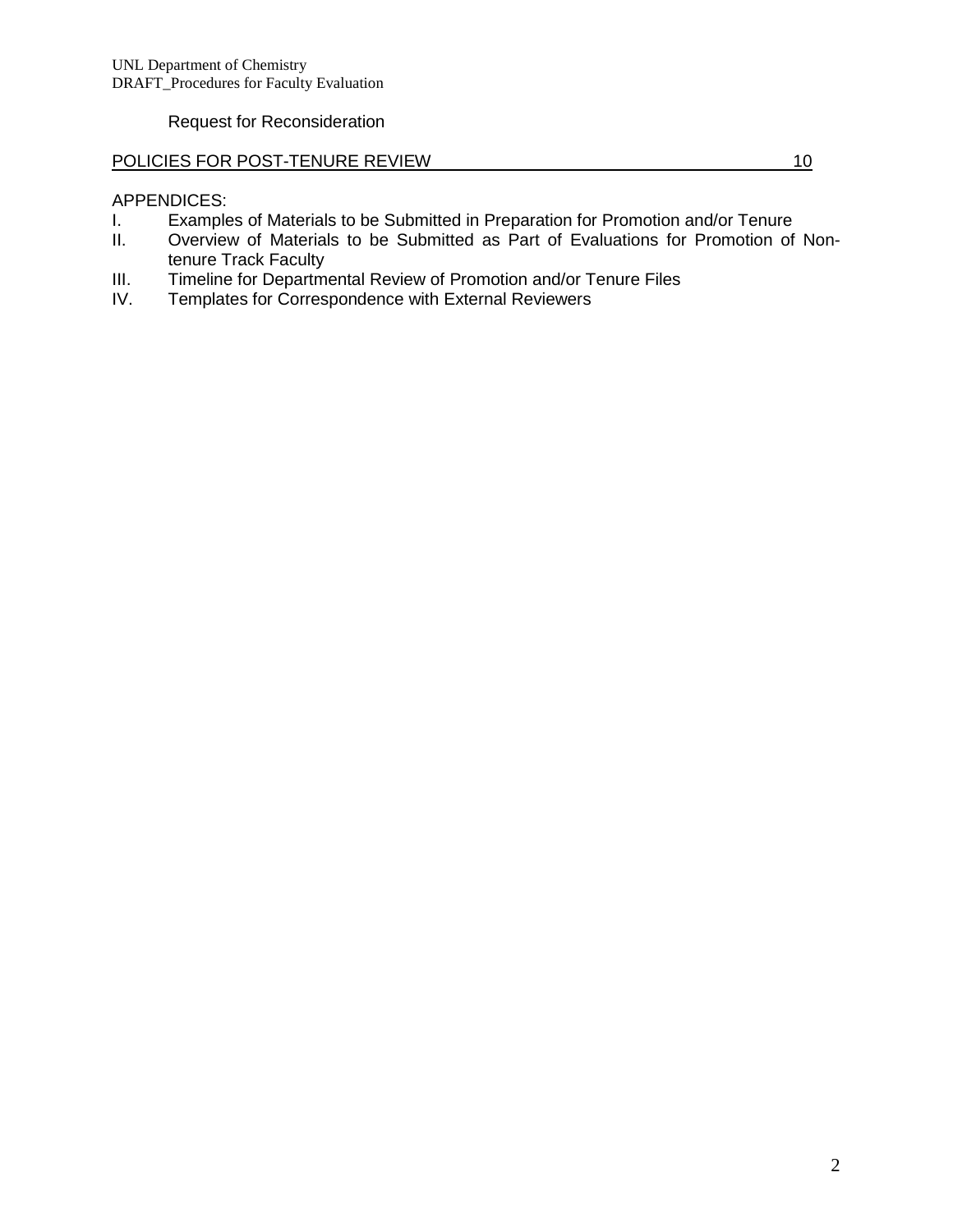### OVERVIEW:

This document describes two classes of evaluations: (1) Performance evaluations (often termed "merit" evaluations) shall be conducted annually for all faculty members. (2) Evaluations for reappointment, promotion, and/or tenure shall be conducted at defined intervals, described below, for faculty members who are untenured, tenured but not fully promoted, or who are on term appointments.

### Relationship to College and University Guidelines

This document describes Departmental policies and procedures for faculty evaluation, including evaluation for reappointment, promotion, and tenure. The Department of Chemistry is subject to the By-Laws and published policies of both the Board of Regents of the University of Nebraska and the University of Nebraska-Lincoln.<sup>[1](#page-2-0)</sup> As of October 2013, the departmental procedures described were consistent with policies and procedures for faculty evaluation issued by the office of the Senior Vice Chancellor for Academic Affairs (hereafter, "SVCAA") and the College of Arts and Sciences (hereafter, "CAS") at the University of Nebraska-Lincoln (UNL). <sup>[2,](#page-2-1)[3](#page-2-2)</sup> In the event of changes in policy from one or both of these two offices, those portions of this document in conflict with the new policies will be suspended until the departmental polices can be revised.

## Modification or Suspension:

These policies may be amended or suspended with approval of two-thirds of the tenured or tenure-line faculty members with appointments of at least 0.51 FTE in Chemistry so long as such suspension does not result in conflict with the guidelines for faculty evaluation promulgated by the College of Arts and Sciences or Academic Affairs as described later in this document.

## ANNUAL EVALUATION OF FACULTY PERFORMANCE ("MERIT" EVALUATION)

#### Overview:

 $\overline{a}$ 

The annual evaluation provides an opportunity to judge a faculty member's performance during the past year and to develop goals for future achievement. The annual evaluation also forms the basis for merit salary raises and other rewards. Cumulatively, the annual evaluations establish a continuous written record of expectations and performance that encourage professional growth, optimize the match of faculty expertise with the institutional mission, and provide support for promotion, tenure and other recognition.[4](#page-2-3)

#### Apportionment of Duties:

The progress and achievements of each faculty member will be reviewed within the context of an assigned apportionment of duties, which is intended to broadly match the faculty member's expected contributions among research, teaching, service, administration, and/or extension.

<span id="page-2-0"></span><sup>1</sup> a) http://nebraska.edu/board/bylaws-policies-and-rules.html

b) http://www.unl.edu/ucomm/chancllr/bylaws/

<span id="page-2-1"></span><sup>2</sup> http://www.unl.edu/svcaa/resources/promotion

<span id="page-2-2"></span><sup>3</sup> http://cas.unl.edu/adminresources/index.html

<span id="page-2-3"></span><sup>4</sup> Adapted from: "Guidelines for the Evaluation of Faculty: Annual Evaluations, Promotion, and

Tenure'(UNL Senior Vice Chancellor for Academic Affairs, 1989; Approved by the Academic Senate on December 4, 2001).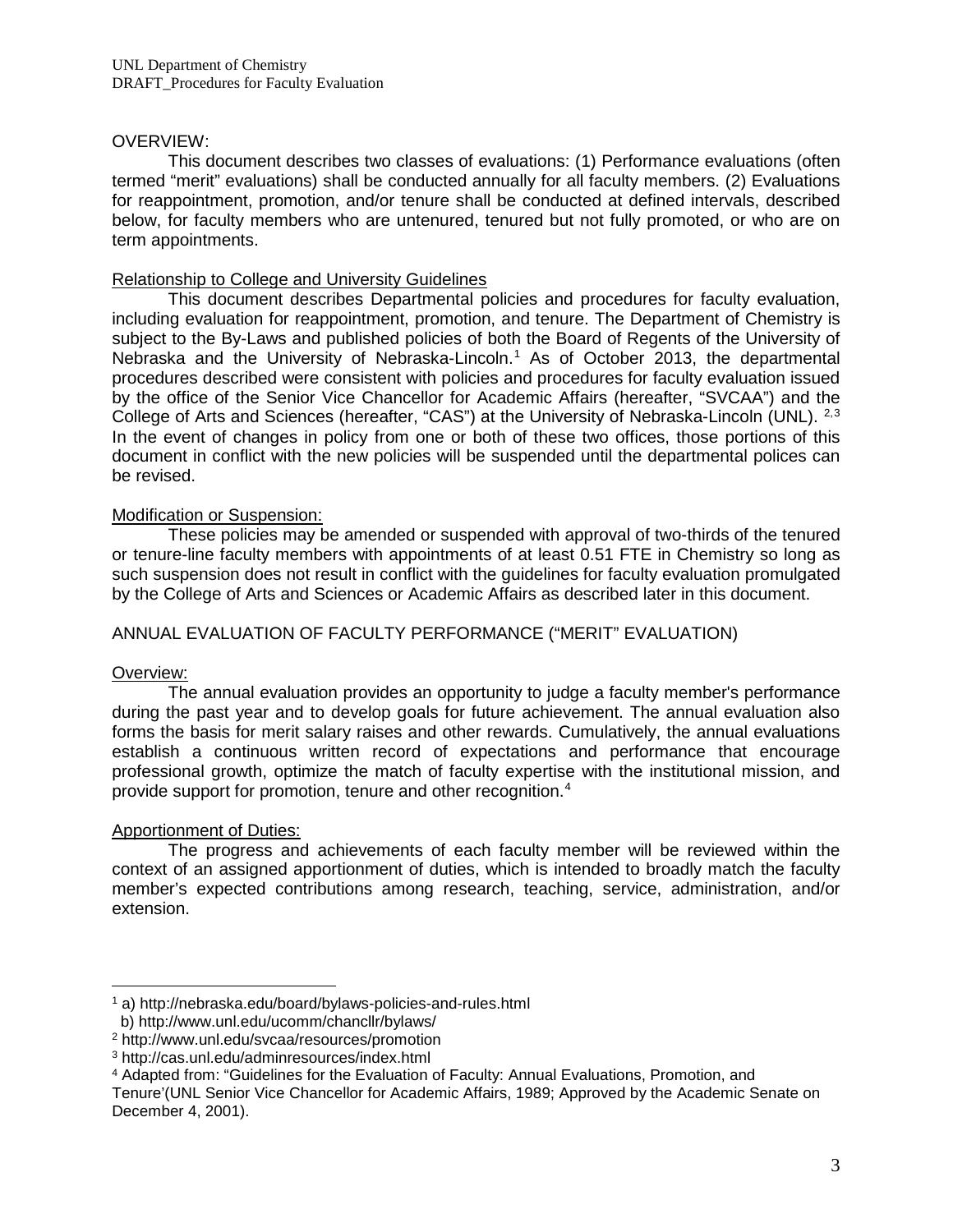Changes in apportionment: An initial apportionment of duties is negotiated as part of a letter of offer and/or appointment. This apportionment may be adjusted over the course of a career to reflect changes in the direction or extent of faculty effort, or to accommodate fellowships or leaves. The Department Chair is responsible for setting faculty apportionments with input from the Executive Committee, which will review assigned apportionments on at least an annual basis. The Chair will provide written notice of any change in apportionment to the affected faculty member, who will have the opportunity to respond and/or appeal.

Evaluation for faculty members with either full or partial year absence:

There are numerous scenarios whereby a faculty member might want or need leave from his/her assigned appointment. These include, but are not limited to, faculty development leave, family or personal leave, and administrative leave both within and external to the University. For an evaluation period that includes a leave of one semester or less in time, evaluation of research, teaching, service, outreach and/or administration will be based upon a proration of efforts for the other semester. For a year-long leave, evaluation of research, teaching, service, outreach and/or administration will depend upon the nature of the leave, and should be negotiated with the Chair in advance, if possible.

### Mechanism of Annual Evaluation:

The Chair, with input from the Executive Committee, will evaluate the performance of each faculty member within each area (research, teaching, service, administration, and/or outreach) of non-zero apportionment. The evaluation process may be based upon multiple data, but shall include the opportunity for the faculty member to submit an annual update describing effort and achievement within the evaluated period. To facilitate this, each faculty member will be provided by the Chair's office with an Annual Review of Activity form (Appendix A). This document will contain a summary of activity that includes but is not limited to the department's records regarding the faculty member's apportionment of duties; departmental committee assignments; teaching activities, including student evaluation scores and the student comments for each course students supervised and supervisory committee memberships; and publications and grant activities for the reporting period. The Chair, with the input from the Executive Committee, may update the form in Appendix A to reflect more accurately the information required for evaluation of faculty performance. The Annual Review of Activity summary form will be provided by the Chair's office to each faculty member undergoing evaluation at least two weeks prior to the due date to allow for corrections and/or additions to be made prior to review. In addition to the Annual Review of Activity form, each faculty member will submit a current curriculum vitae and syllabi for all courses taught within the review period.

The evaluation of the faculty member's progress will be documented in writing and may include a numerical score or ranking but shall describe performance within each evaluated category using an adjective or a combination of adjectives from among the following: inadequate; adequate; good; superior; outstanding. The faculty member will be given a copy of the evaluation and will have an opportunity to respond.<sup>[5](#page-3-0)</sup>

#### *Relationship between Annual Evaluation and Changes in Recommended Salary:*

The results of the annual evaluations, either directly or as part of a multi-year rolling average, will form a major consideration in recommendations for salary changes. In addition, annual evaluations may be used in reappointment decisions, and must be included in documentation for tenure and promotion reviews (see below). In the event of post-tenure

 $\overline{a}$ 

<span id="page-3-0"></span><sup>5</sup> See "Guidelines for Annual Evaluations, Promotion, and Tenure " at http://www.unl.edu/svcaa/faculty/policies/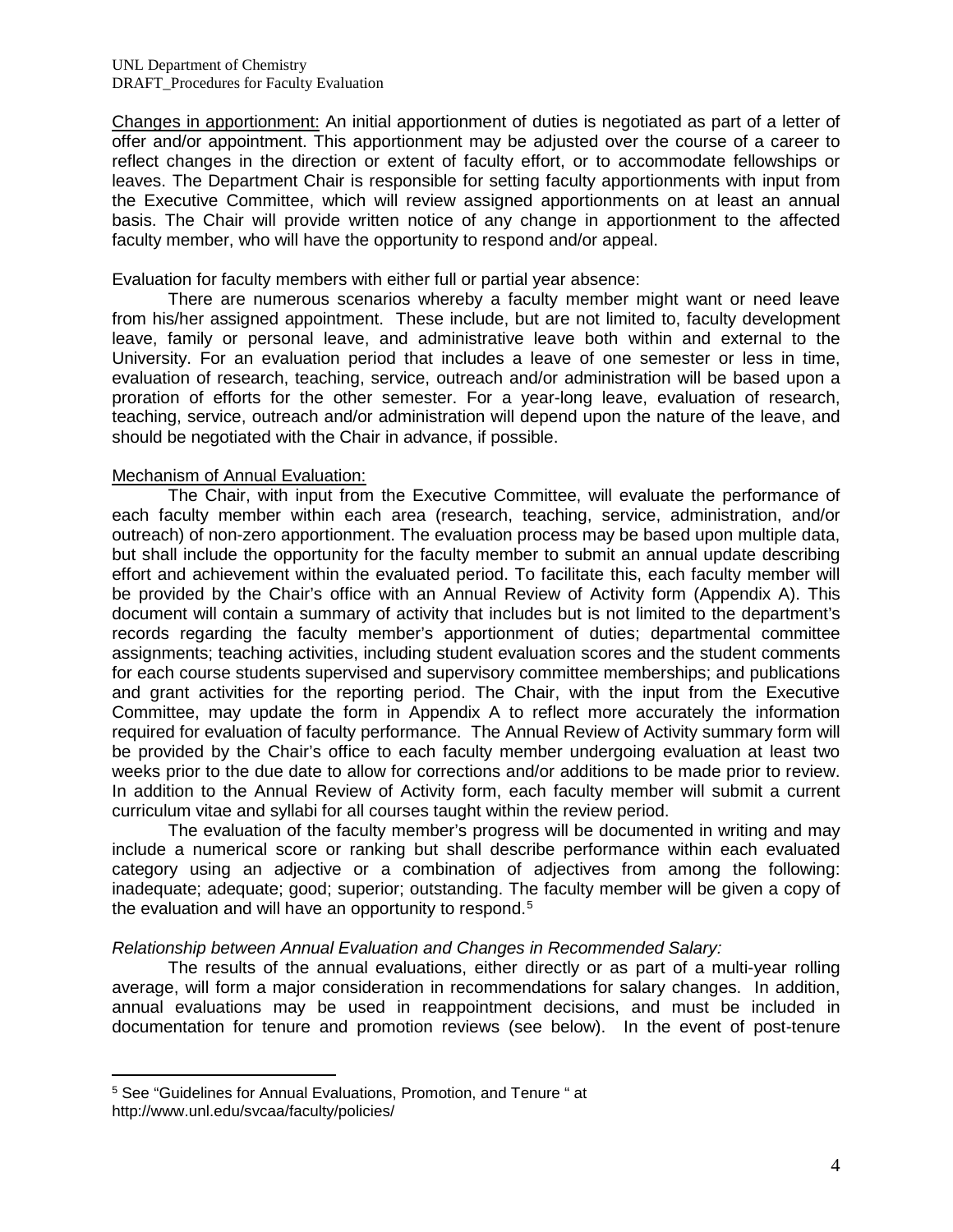review, the three previous annual evaluation letters must be included in the review documentation.[6](#page-4-0)

### EVALUATIONS RELATED TO REAPPOINTMENT, PROMOTION, AND/OR TENURE

Procedures for evaluations related to reappointment, promotion, and/or tenure are summarized here. The overall process will be based upon policies and guidelines from the CAS and the office of the SVCAA.<sup>6,[7](#page-4-1)</sup>

#### Appointment of Review Subcommittee for Tenured and Tenure track Faculty

A faculty Review Subcommittee, hereafter termed "Subcommittee", of at least three tenured faculty members shall be established for every tenure track faculty member, hereafter "candidate", not yet tenured or fully promoted. The Department Chair, with the approval of the Executive Committee, shall select the members of the Subcommittee from faculty members who are fully promoted or at least one rank above that of the candidate. One or more members of the Subcommittee, but not the Subcommittee chair, may come from other departments.

The formal role of the Subcommittee is gathering information to advise the Faculty Review Committee on the progress of the candidate toward promotion and/or tenure, and to set the timelines for review. As part of this process, the candidate and the department are each responsible for the timely assembly and submission of specific materials, as described in more detail later in this document.<sup>[8](#page-4-2)</sup> The Subcommittee may be consulted as to the format/choice of submitted materials, and may request additional information beyond that required by published procedures. The Subcommittee should meet periodically with the candidate to discuss the candidate's progress toward promotion and/or tenure.

*Appointment of Review Subcommittee for non-tenure track faculty:* The Review Subcommittee for Assistant or Associate Professors of Practice, or Research Associate Professors may include tenured, tenure track and non-tenure track faculty, but must be chaired by a tenured faculty member. Any non-tenure track members must hold rank greater or equal to that held by the candidate. The charge to these Review Subcommittees is similar to that described in the previous paragraph except that the emphasis is on promotion and not tenure.

#### Role of Subcommittee in Preparing the Report for Review Committee:

In preparation for each reappointment evaluation, the Subcommittee shall prepare a fact-finding summary of the candidate's file. The Subcommittee's report, which shall take the form of a draft letter to the Chair on behalf of the Faculty Review Committee, will consist of a summary of the candidate's performance in *research*, *teaching*, *service*, and, if appropriate, *outreach*, *administration*, and *extension.* The draft letter will be placed in the file and will be made available to the candidate, who has the right to make a written response to the Subcommittee within five working days.<sup>9b</sup> The draft letter, together with the response from the candidate, will inform the discussion of the full Faculty Review Committee.

Classes of Evaluations

<sup>&</sup>lt;sup>6</sup> http://www.unl.edu/svcaa/policies/posttenure\_review.shtml  $\overline{a}$ 

<span id="page-4-1"></span><span id="page-4-0"></span><sup>7</sup> http://cas.unl.edu/adminresources/promotiontenure/guidelines.html

<span id="page-4-2"></span><sup>8</sup> See Appendix II http://ascweb.unl.edu/adminresources/reappoint\_schedule.html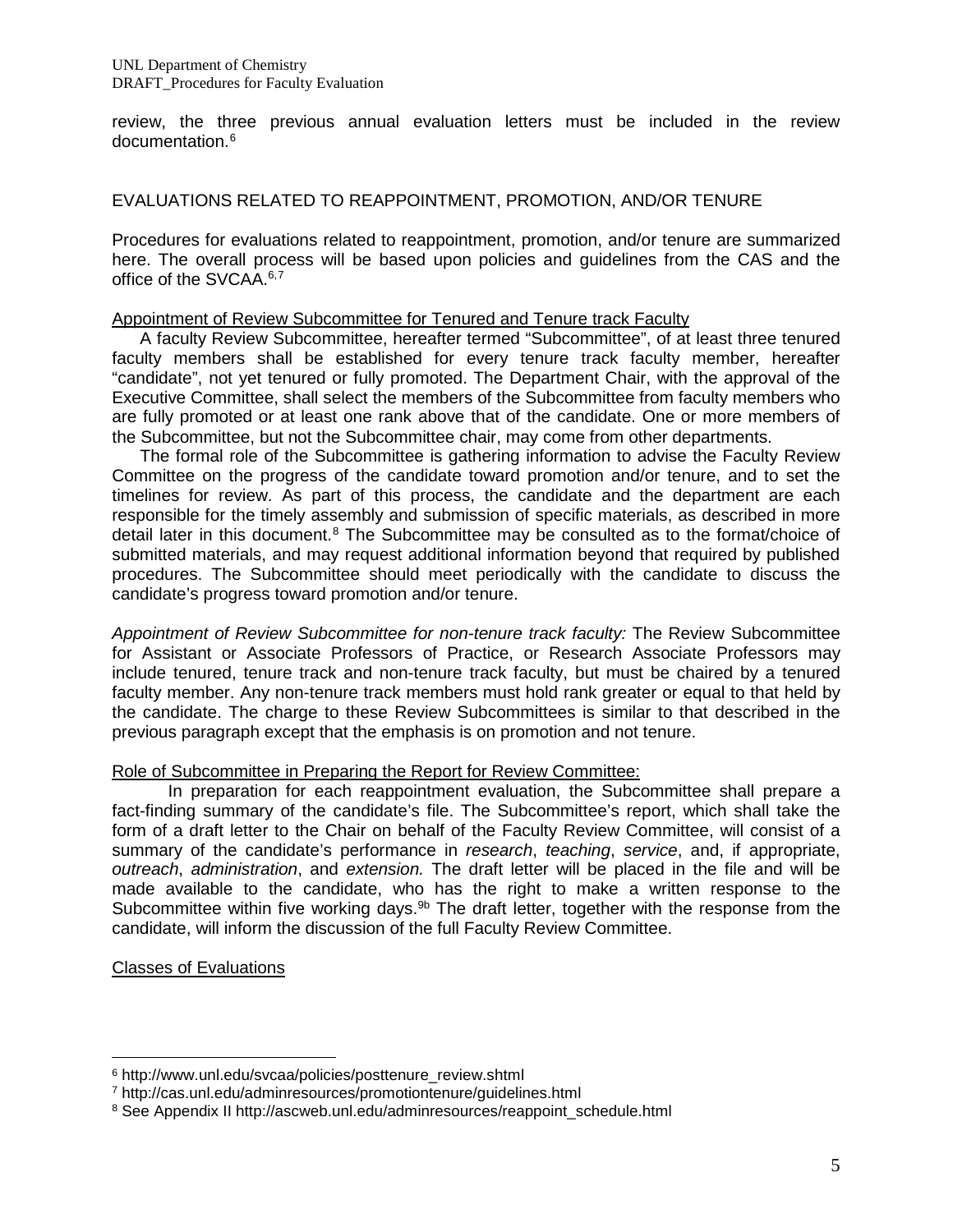*Evaluations of an untenured faculty member for reappointment* to a specific term are typically required annually beginning in the second year of appointment, $8$  and shall be conducted in accordance with college and university quidelines.<sup>6,[9](#page-5-0)</sup>

*Evaluation for continuous appointment (tenure)* shall occur at the time stated in the accepted letter of offer; earlier consideration may occur only upon written request by the candidate.

*Evaluation of a tenured faculty member for promotion* shall be initiated at the request of that faculty member. To assist the candidate, the assigned Review Subcommittee will periodically discuss progress toward promotion with the tenured, not-fully-promoted member of the faculty.9a

*Reappointment of non-tenure track faculty to a specific term* shall normally be considered in the final year of the previous appointment or by negotiation between the Chair and the faculty member.

*Evaluation of non-tenure track faculty for promotion* shall be initiated at the request of the candidate. The Department Chair and/or Subcommittee chair shall regularly discuss the promotion process with tenured, not-fully-promoted members of the faculty.

## Timetable for Review Process

The Subcommittee, in consultation with the candidate and with the department Chair, shall establish a timeline for review compliant with College and University Deadlines.<sup>[10](#page-5-1)</sup> The Subcommittee will work with the candidate and department Chair's office to collect data relevant to evaluation; the nature of the data required will vary depending upon the class of evaluation (see following section). The candidate and the department each have responsibility for the timely assembly and submission of selected materials for the review; details on required materials are included in the following section.

#### Materials to be used for reviews:

 $\overline{a}$ 

*For evaluations of tenure track faculty for reappointment not involving promotion and/or tenure,* the file must include an updated vita and a copy of each letter of reappointment. It should include all pertinent information about teaching, research/creative activity, service, and, if relevant, outreach and/or administration. Publications should be listed in chronological order, giving specific bibliographic information (including all authors, publication titles, and volume numbers/page numbers for articles), as well as the identity of the corresponding author, the impact factor of the journal, information as whether the publication or creative activity was refereed, and the role of the faculty member in the research leading to that publication, including an explanation of their contribution while at UNL. Guidelines from the College of Arts and

<span id="page-5-0"></span><sup>9</sup> <http://ascweb.unl.edu/adminresources/promotiontenure/guidelines.html>

<sup>9</sup>aGeneral guidelines for promotion and the promotion timeline can be obtained from the SVCAA and CAS websites.

<sup>9</sup>bUNL guidelines state that a candidate has five working days to respond to changes or additions to their file. We interpret this to mean that the candidate can take up to five days but may choose to finish sooner.

<span id="page-5-1"></span><sup>&</sup>lt;sup>10</sup> The candidate and Subcommittee should take particular note that the departmental review process will have to substantially precede the published deadlines from CAS (see, for example, Appendix III and http://cas.unl.edu/adminresources/reappoint\_schedule.html)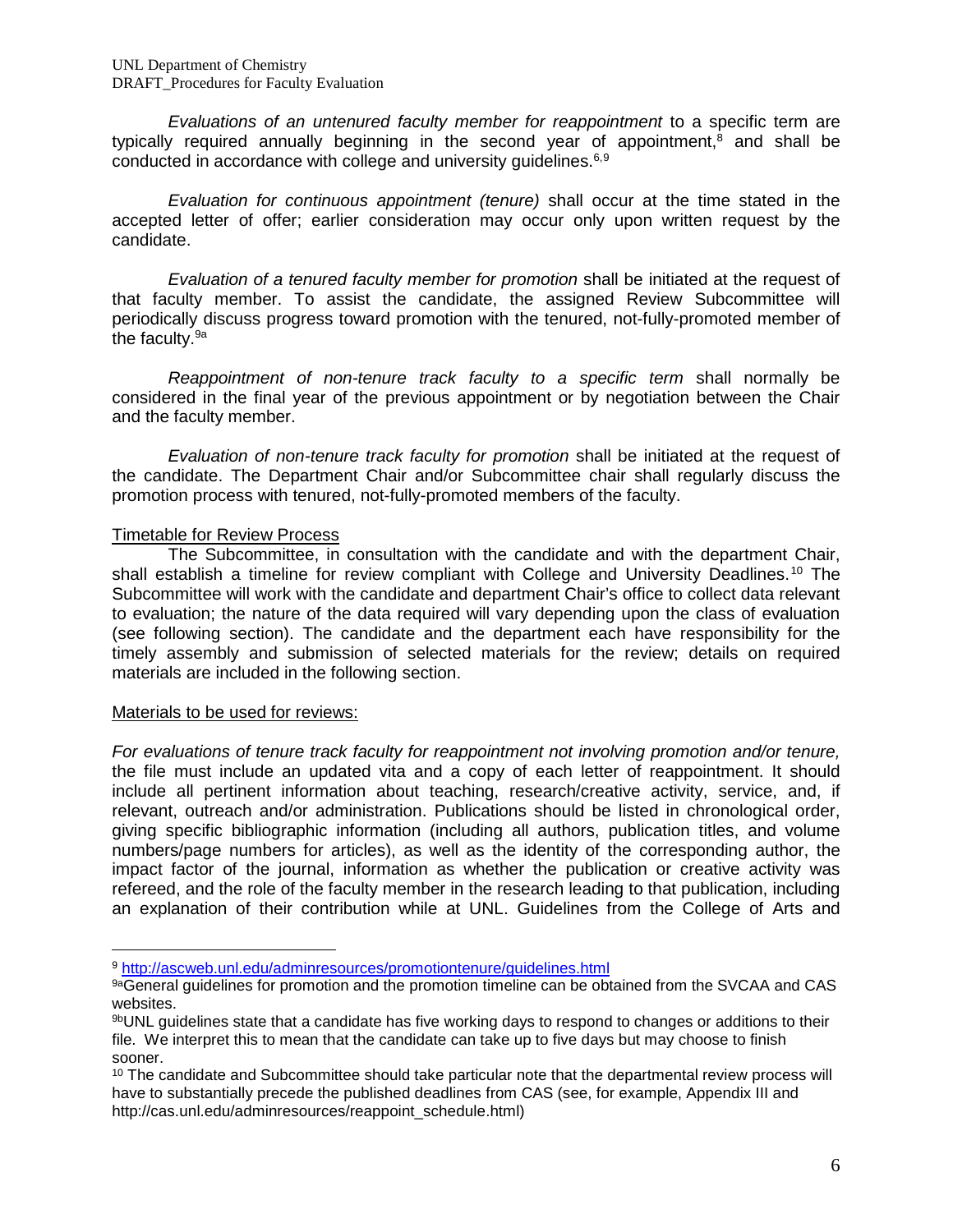Sciences should be consulted for full details.<sup>9</sup> While annual evaluations for reappointment will pay close attention to achievements during the previous year, the overall evaluation shall provide input regarding overall progress towards promotion and/or tenure.

The reappointment evaluation in the fourth year must include the same materials and be in the same format as for a tenure file, with the exception that outside letters are not required. The reader is directed to Appendix I and the Arts and Sciences Web site for additional details.<sup>9</sup> To assess research and creative activity, the department faculty should place considerations of quality foremost.[11](#page-6-0)

*Evaluations of non-tenure track faculty for reappointment* will follow the same procedures in the previous section but should focus on achievements in the most recent appointment term. For details, see http://www.unl.edu/svcaa/resources/promotion/.

### *Evaluations related to continuous appointment (tenure) and/or promotion*

Appendix I contains an overview of the materials required for evaluation of promotion and/or tenure as of October 2013; the candidate and the Subcommittee should review current guidelines from the College of Arts and Sciences and Academic Affairs each year.<sup>10</sup> The candidate is not constrained by these lists for submission of materials for departmental review. In addition, evaluations related to promotion and/or tenure requires external evaluations as described in the following section.

*Outside evaluations:* Reviews for tenure or for promotion of tenure-line faculty normally require letters from outside referees. Responsibility and authority for solicitation of external letters rests exclusively with the chair of the Subcommittee. The candidate and Subcommittee shall each independently suggest at least ten potential reviewers, along with their home institution/contact information<sup>11a</sup> and a brief description of each reviewer's research interests as related to the candidate's work. The Subcommittee shall provide to the candidate the names of potential referees in order to provide the candidate with an opportunity to state objections and identify any potential conflicts of interest; however, the candidate shall not have veto power.

External reviewers should be fully promoted except in exceptional cases (for example, industrial or government scientists who have national or international standing in the research field of the candidate; these will require special justification in the file). Regardless, reviewers must occupy a rank equivalent to or greater than that under consideration for the candidate. As the purpose of external reviews is to provide an objective evaluation of the candidate, the list of reviewers should normally exclude those with any special relationship to the candidate, including former advisors, current or former collaborators, current or former colleagues, close relatives, or personal friends. Current preference in the CAS and the Office of the SVCAA is given to institutions listed by the Carnegie Foundation as Research Universities with very high activity (Carnegie RU/VH institutions), with additional justification being required for reviewers from other types of institutions. The Dean of College of Arts and Sciences must approve the final list. The dossier submitted to the college shall describe the authors of external letters in terms of area of expertise and standing in the field, whether they were chosen by the department or the candidate, and the relationship, if any, of the reviewer to the candidate.

Prior to solicitation of external reviews, the candidate must complete and sign a clear and specific statement indicating to what extent he or she agrees to waive the right of access to the external reviews and the right to know the identity of the reviewers. A standard waiver form can be found on the Web site for Academic Affairs. The signed waiver will be kept in the confidential evaluation file. Correspondence with potential reviewers shall follow closely upon

 $\overline{a}$ 

<span id="page-6-0"></span><sup>11</sup> (April 2003 memo from AVC Jacobson).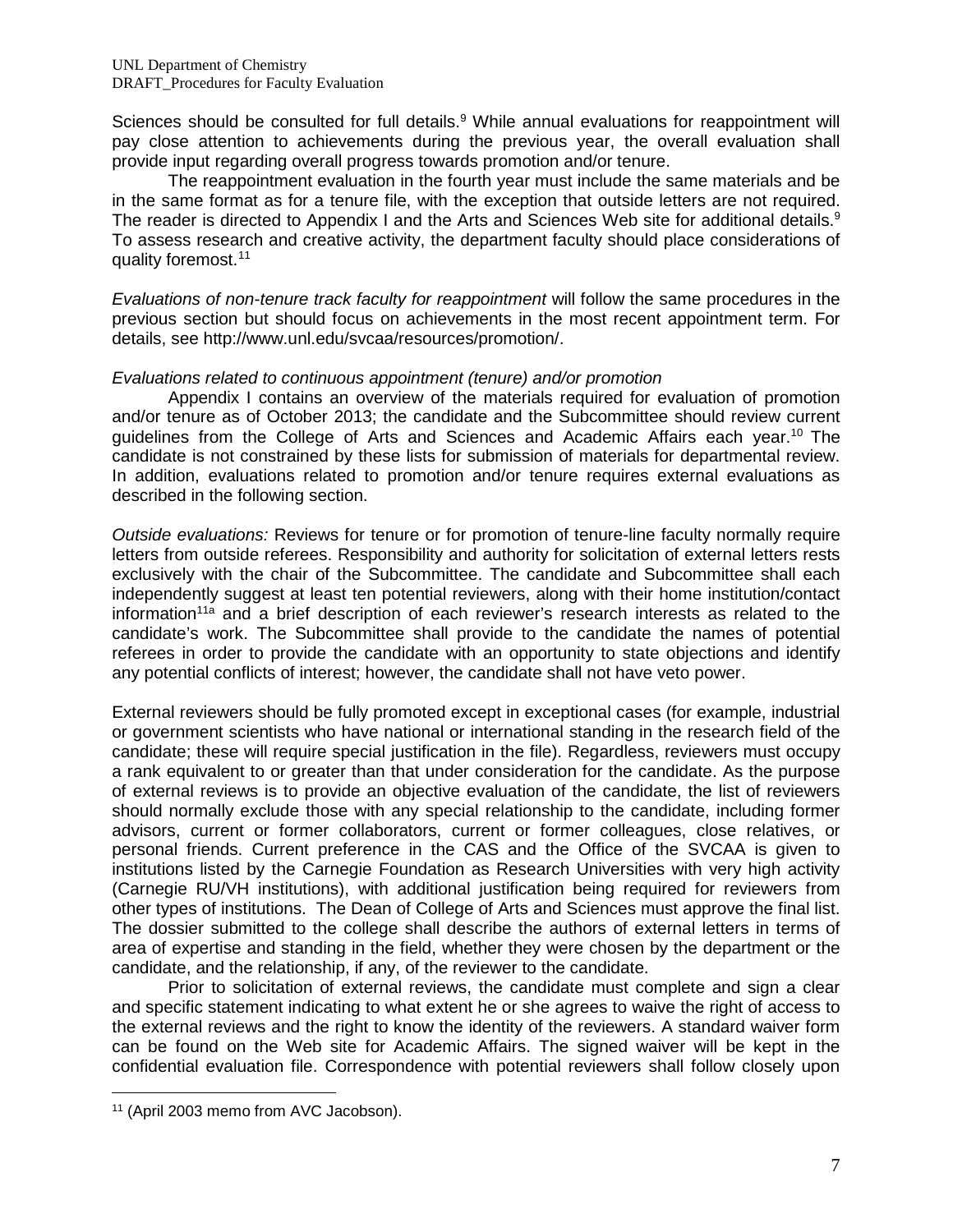the templates provided in Appendix IV. The letters of evaluation received from external reviewers shall be available to all faculty members participating in the review process and to the candidate if he or she has not waived the right of access.

Outside letters are not typically required for reappointment evaluations not involving promotion and/or tenure. External references are not required for promotion to Associate Professor of Practice or Research Associate Professor unless requested by the Faculty Review Committee. External references shall be required for promotion to the ranks of Full Professor of Practice or Research Professor; procedures for selecting external reviewers and obtaining external letters will be the same as outlined earlier.

#### Review File: Insertion of Material and Right of Access

The rights of a faculty member to access materials used for an evaluation as well as the resulting evaluation are overviewed here and described in detail on the web site for UNL Academic Affairs.<sup>[12](#page-7-0)</sup> Except for materials to which the candidate has formally waived access, the candidate is entitled to access any and all materials in the file and to know the identity of everyone who reviews the file. Anyone with relevant information for inclusion into the file may proffer that information at any level of consideration to the chair of the Review Subcommittee, who shall determine, after consultation with the candidate, whether to include the material. The candidate must be informed of the content and source of any substantive new evidence to be added to the existing file. Such insertions shall be dated and shall include the identity of the person requesting the inclusion. The candidate has a right to review, object to, and respond in writing to any such added material with the response becoming a part of the documentation file prior to any further consideration.

The file shall be closed to further insertions by the Subcommittee or department one week before the meeting of the Faculty Review Committee. The candidate will have five working days to examine the file and insert statements in response to any added materials, after which the file will be made available to members of the Faculty Review Committee.

*For evaluations related to promotion and/or tenure:* The file shall be closed to further insertions by the Subcommittee or department one week before the initial meeting of the Faculty Review Committee; any materials to which the candidate has not waived access must be added by this time.<sup>[13](#page-7-1)</sup> The candidate will have five working days to examine the file and insert statements in response to any added materials. Immediately thereafter, the chair of the Review Subcommittee shall place in the file all material to which the candidate has waived the right to access. The file shall then be available to all members of the Faculty Review Committee.

The Department Chair will include notice of the availability of the file in the announcement of the meeting of the Faculty Review Committee, which is to be made not less than five days in advance of the meeting.

## Review and Recommendation by the Faculty Review Committee ("Committee")

## *Overview of procedures:*

 $\overline{a}$ 

The Faculty Review Committee for tenure track faculty includes all tenured faculty members of greater rank than the candidate. The Faculty Review Committee for promotion to Associate or Full Professor of Practice includes all tenured and tenure track faculty and

<span id="page-7-0"></span><sup>12</sup> "Guidelines for Annual Evaluations, Promotion, and Tenure", at<http://www.unl.edu/svcaa/> faculty/policies

<span id="page-7-1"></span><sup>&</sup>lt;sup>13</sup> Materials added at this time could include, for example, external reviews in original or redacted form, depending upon the nature of the waiver provided by the candidate.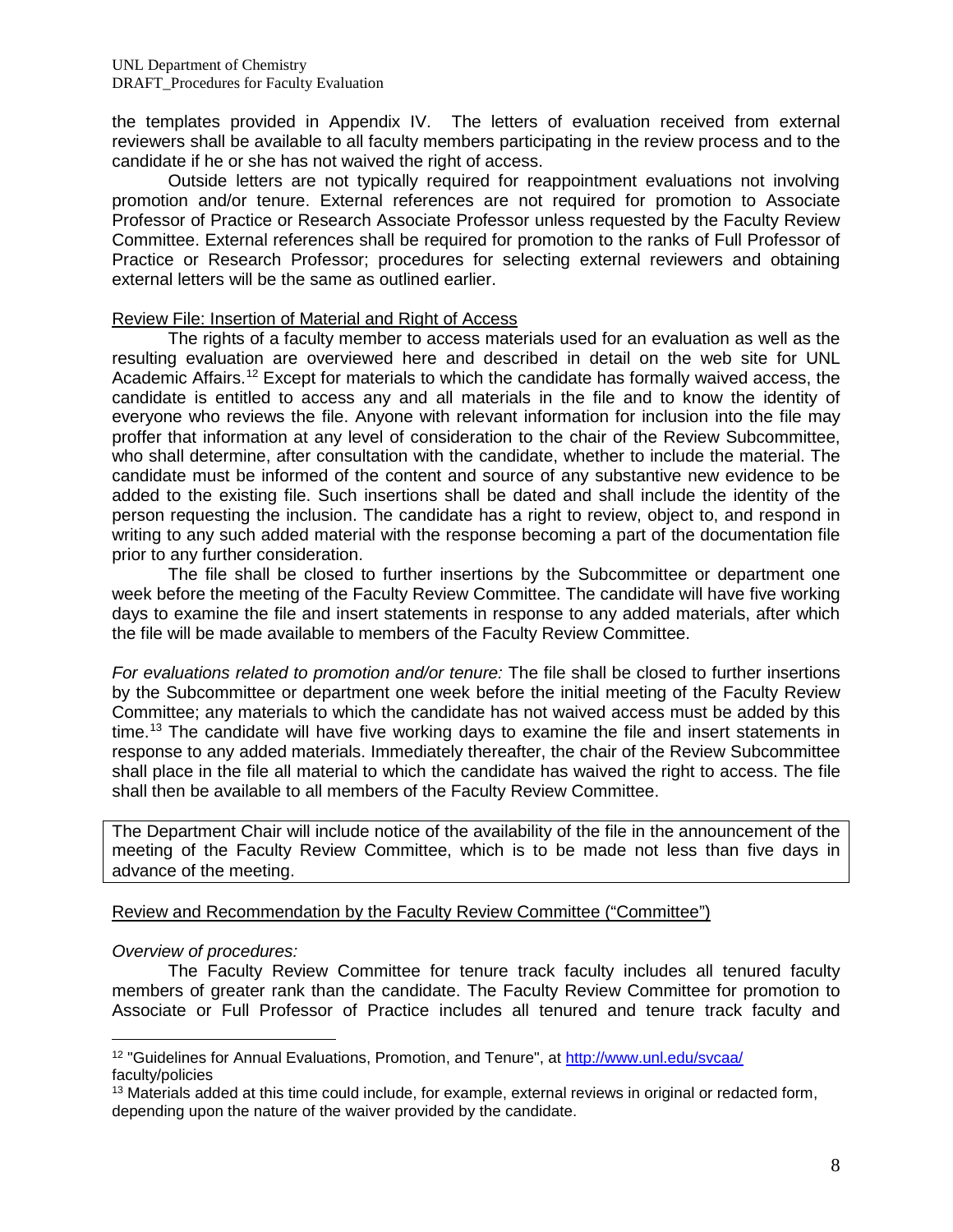Professors of Practice of rank equal or greater to that being considered. The Faculty Review Committee for promotion to Research (Full) Professor includes all tenured and tenure track faculty as well as Research (Full) Professors.

The Subcommittee shall provide, in the form of a letter from the faculty Review Committee to the Chair, a summary of the candidate's activities in terms of research, teaching, service, and, if appropriate, outreach and administration. This summary is not a formal recommendation but a presentation of information to facilitate assessment of a candidate's record, and, in particular, the quality and impact of the candidate's research, teaching, service, and, where appropriate, outreach and administration. At the faculty meeting, the chair of the Subcommittee will lead an impartial discussion of the candidate's progress before the faculty Review Committee (hereafter "Committee"), which includes all tenured faculty members at or above the rank under considerations. All eligible faculty members should participate. The Chair may participate in discussion but is not a voting member of the Review Committee.

*Request for additional materials:* At the meeting of the Review Committee, additional information for the review file can be requested based upon motion(s) made, seconded, and adopted. If additional information is added to the file in response to an adopted motion, the candidate will have five working days to respond to the additional information before the Faculty Review Committee can take up discussion of the newly included material.

*For reappointment to a specific-term,* discussion, review, and evaluation should be based predominantly upon the materials presented by the Subcommittee. Action shall be taken on the basis of motion(s) made, seconded, and adopted. Eligible voters who cannot be present at the meeting may send their vote by proxy to be counted at the meeting. Discussion during this meeting shall be strictly confidential. Two voters and the Chair shall count the votes immediately after the ballot and announce the results without delay. The eligible faculty shall, on the basis of motions made, seconded, and adopted, provide a recommendation on the question of reappointment. The eligible faculty shall, on the basis of motions made, seconded, and adopted, amend the information letter prepared by the Subcommittee to describe the candidate's progress in research, teaching, service, and, if appropriate, outreach and administration, using the following adjectives or some combination: *outstanding, superior, good, adequate, and inadequate.* The eligible faculty may, on the same basis, amend the information letter in any other manner desired. The fourth year review shall be in greater depth than for other preceding years and the faculty shall provide an evaluation of the candidate's progress towards promotion and/or tenure.

*Evaluations for promotion and/or tenure must be based solely on the material in the file*. (Associate Vice Chancellor for Academic Affairs, April 14, 2003 memo) and will take place at two meetings separated by five working days. At the first meeting, the members of the Faculty Review Committee will receive a presentation from the Subcommittee and conduct a confidential discussion of the candidate's progress. At the second meeting, the Faculty Review Committee shall consider, as individual questions on the basis of motions made, seconded, and adopted, recommendations for continuous appointment (tenure) and for promotion. Eligible voters who cannot be present at the meeting may send their vote by proxy. Two voters and the Chair shall count the votes immediately after the ballot and the results announced to the Review Committee without delay. The eligible faculty will, on the basis of motions made and seconded, approve an edited version of the Subcommittee letter as the formal recommendation of the faculty Review Committee. The Chair will inform the candidate of the result of the faculty vote as soon as possible after the meeting and within two working days.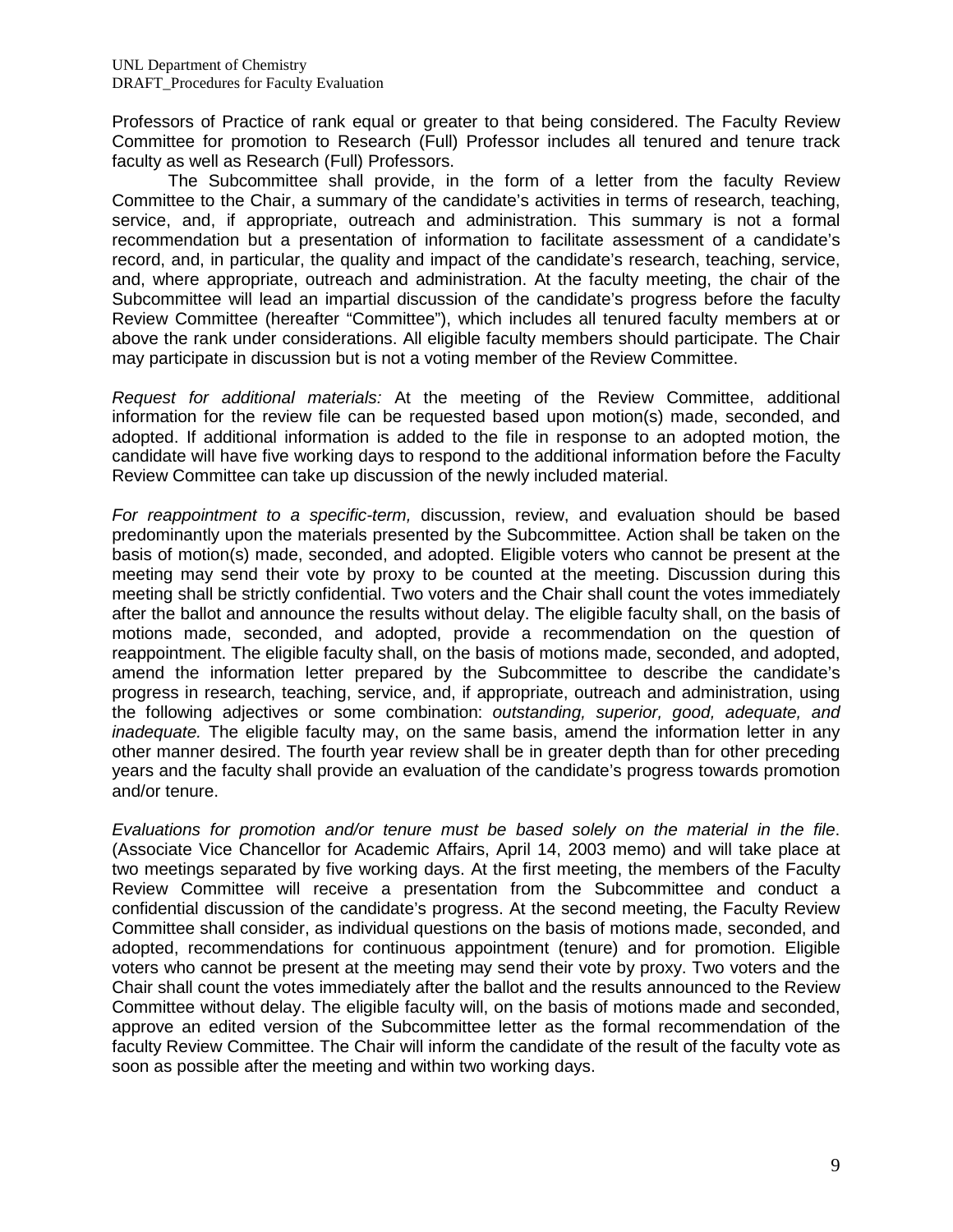### Review and Recommendation by the Chair

After the candidate has been informed of the Review Committee's recommendation, the Chair shall prepare an independent recommendation. This recommendation shall include a summary of the substantive discussions and recommendations of the Faculty Review Committee. For reviews not involving a question of tenure, the Chair will provide an evaluation of progress towards tenure. This recommendation, which will be prepared as a draft letter to the Dean, shall be sent to the candidate and the chair of the Review Subcommittee. The Chair will discuss the recommendation with the candidate.

If the candidate does not request a reconsideration within five working days of receiving the Chair's recommendation, the Chair shall forward the recommendation to the Dean, along with other required review materials (see Appendix I), any response by the candidate to the review, and any other forms required by the Dean. Copies of the Chair's letter shall be sent to the candidate and the chair of the Review Subcommittee.

#### Request for Reconsideration

(Adapted from: "Guidelines for the Evaluation of Faculty: Annual Evaluations, Promotion, and Tenure"7 and http://cas.unl.edu/adminresources.shtml6)

For any recommendation from the Review Committee, or the Chair, the candidate shall have the right to request the reasons for the recommendation in writing. The candidate may then request reconsideration by the person or group that made the recommendation and may produce evidence to support the request. If the recommendation was negative, the candidate must be informed of the right to request reconsideration of the decision. No negative recommendation shall be forwarded until the reconsideration is complete. If the candidate requests a statement of reasons or requests reconsideration of the decision, such request shall be granted as expeditiously as possible. The candidate shall have five working days from the time they receive notice and a statement of the reasons for the negative recommendation to seek a reconsideration of the recommendation and to submit a rebuttal argument to the committee or official who made the negative recommendation. A candidate's request for reconsideration must specify whether it is for tenure and/or promotion. The reconsideration process must be completed so as to comply with submission deadlines to the next level of consideration (see Appendix III). The committee or official must reconsider the candidate's file and, after deciding whether to change the initial recommendation, inform the candidate in writing of the decision. The candidate's request for reconsideration, the rebuttal argument, and the second recommendation become part of the candidate's file.

#### POLICIES FOR POST-TENURE REVIEW

(Abridged from [http://www.unl.edu/svcaa/faculty/policies\)](http://www.unl.edu/svcaa/faculty/policies)

Post-tenure review is triggered by the determination of substantial and continuing deficiency in the performance of a faculty member beyond the third year of continuous appointment (tenure).[14](#page-9-0) Substantial and continuing deficiency is defined in this context as two successive annual evaluations of "inadequate".<sup>[15](#page-9-1)</sup> The following is presented as a brief description and overview; the process is described in detail on the web site for the SVCAA: [http://www.unl.edu/svcaa/faculty/policies.](http://www.unl.edu/svcaa/faculty/policies)

<span id="page-9-0"></span><sup>&</sup>lt;sup>14</sup> Review may also be requested by a faculty member seeking constructive evaluation and assistance. See http://www.unl.edu/svcaa/faculty/policies.  $\overline{a}$ 

<span id="page-9-1"></span><sup>15</sup> Upon recommendation of the Chair and approval of the Dean, a faculty member may be exempted or deferred from post-tenure review if there are clearly extenuating circumstances (for example, health problems) and if an alternate plan for addressing the problems is adopted.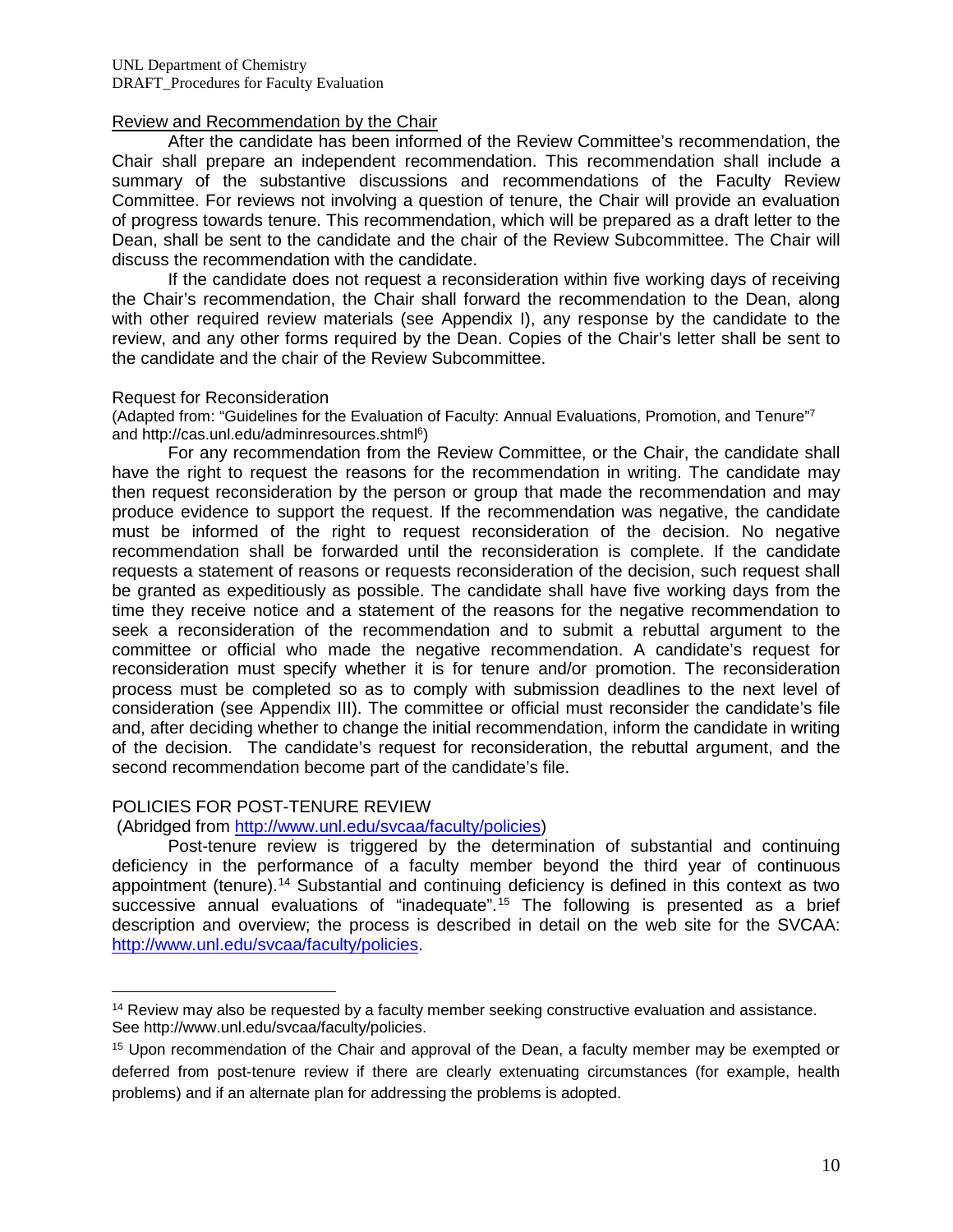Following the determination of the need for post-tenure review, the Chair will consult with the faculty member and then establish a schedule for the review. The Chair will appoint a Review Committee (herein in this section also referred to as the "Committee") comprised of three or more tenured faculty holding academic rank equal or greater than the faculty member to be reviewed. The Chair and the faculty member shall meet and attempt to agree on the composition of this committee.

The Chair will prepare a special peer review file.<sup>[16](#page-10-0)</sup> Where research productivity is an issue, evaluation by peers external to the university shall be included.<sup>[17](#page-10-1)</sup> The faculty member will be able to add materials to the file and will have general access to the file. The exception is for external reviews and the identity of external reviewers, where access will be governed by the same policies as for external evaluations related to promotion and tenure (vida infra). The Review Committee, after reviewing the file, may meet with the unit administrator and the faculty member, either together or separately. The Committee may consult other sources of information not included in the file with the approval of the unit administrator and the faculty member.

The Review Committee role is advisory. The Review Committee will make a written report of its findings to the Chair, the faculty member, and the Dean of Arts and Sciences.<sup>[18](#page-10-2)</sup> The report should evaluate the performance of the reviewed faculty member, with specific emphasis on whether the faculty member has one or more substantial and chronic deficiencies. If the Committee finds no evidence of such deficiencies, the faculty member and the Chair will be notified and the review considered completed. The Committee should also indicate if it believes inappropriate criteria have been used to evaluate the faculty member. If the Committee finds deficiencies as described above, these shall be described in the report, which should also evaluate any plan submitted by the Chair or the faculty member to remedy the deficiencies. The report should also provide recommendations to maximize the faculty member's contributions to the unit and the University, and may also recommend sanctions for performance characterized by substantial and chronic deficiency. The Committee will provide a copy of the report to the faculty member and the unit administrator.

The faculty member under review will have the opportunity to provide a written response to the report from the Review Committee. Except when the review was conducted at the faculty member's request, the Report and any response from the faculty member shall become a part of the faculty member's permanent personnel record. If the report finds evidence of substantial and chronic deficiency, the Chair shall meet with the faculty member to consider the report and any recommendations therein. The Chair shall then provide the faculty member and the dean with a written appraisal of the faculty member's performance, together with all documentation pertaining to the faculty member's review, including the file constructed for the review, the Review Committee's Report, and the faculty member's written response to the review. The faculty member, the Chair, and the Dean shall work together to implement those recommendations on which they mutually agree. Details regarding requirements for the Chair's appraisal, along with a description of subsequent procedures beyond the level of the department, are available from the SVCAA.<sup>7</sup>

 $\overline{a}$ 

<span id="page-10-0"></span><sup>16</sup> See http://www.unl.edu/svcaa/faculty/policies.

<span id="page-10-1"></span><sup>&</sup>lt;sup>17</sup> Even if not required, external evaluations may be obtained at the recommendation of the Review Committee.

<span id="page-10-2"></span><sup>&</sup>lt;sup>18</sup> If the request for post-tenure review comes only from the faculty member and not the Chair, then the Committee report is shared only with the faculty member.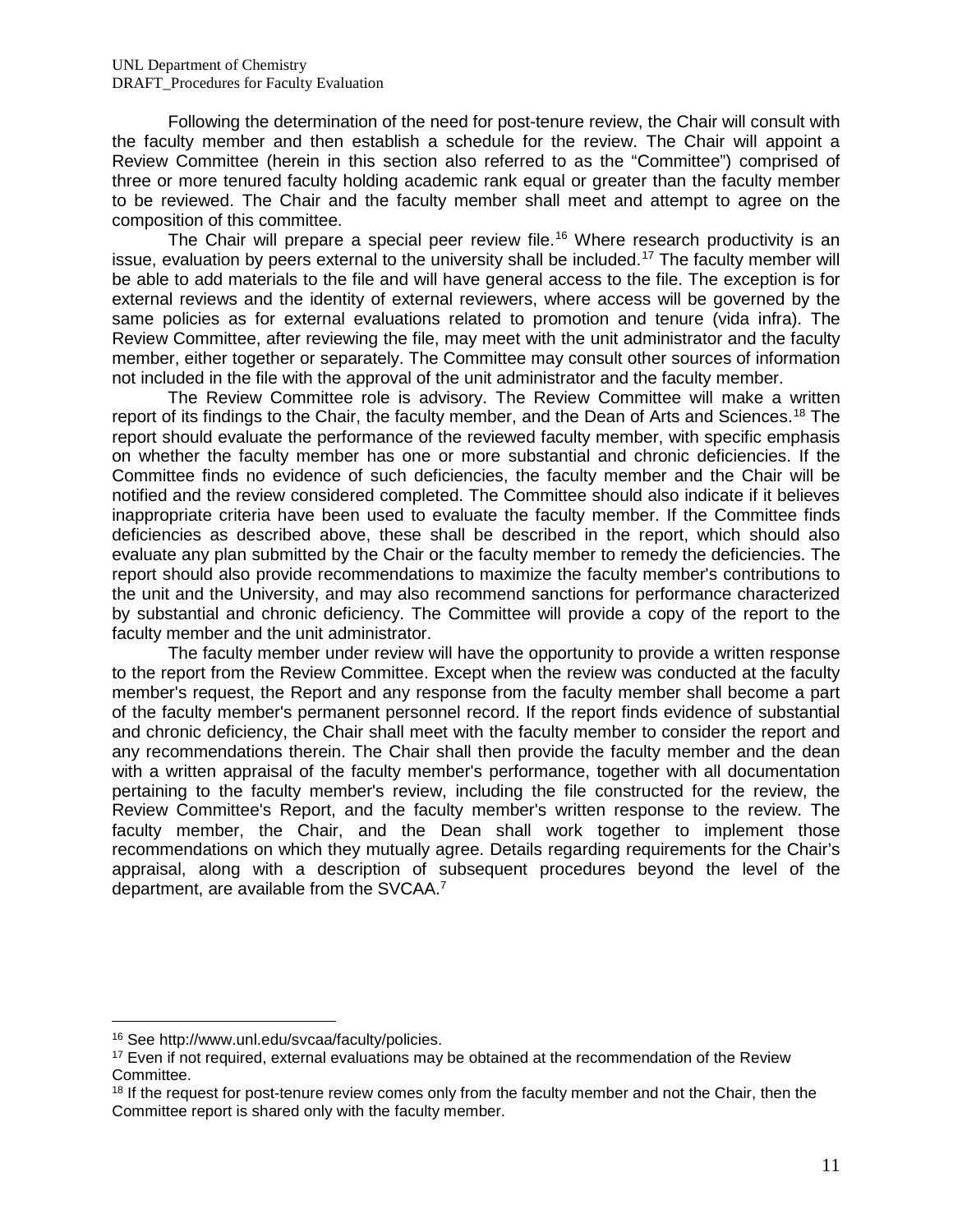## APPENDIX I.

Example of Materials to be Submitted in Preparation for Evaluation for Promotion and/or Tenure (October 2013).

Candidates are directed to the Web sites of Academic Affairs and/or the College of Arts and Sciences for more specific quidelines.<sup>[19](#page-11-0)</sup>

### *Administrative Section (to be prepared by department)*

Copy of any current departmental promotion and tenure guidelines

Transmittal form for Tenured or Tenure/Track Faculty

Letters of appointment or position descriptions, reappointment and record of any changes including in apportionment

Annual evaluations and/or reappointment letters by Department Chair/Head

Promotion and tenure evaluations (as applicable) in this order: 1) Letter from Department Review Committee; 2) Letter from College or Institute Committee; 3) Letter from Chair; 4) Letter from Dean(s)

Peer evaluations of teaching

External reviews, to be preceded by Sample letter soliciting evaluation

- Candidate's waiver form
- Brief statement of how external reviewers were chosen, their qualifications, and their relationship to candidate
- Teaching information; List of courses taught with summary of quantitative data from student teaching evaluations, if available; or summary of extension education

## *Candidate Section (to be prepared by candidate)*

- Curriculum Vitae (clearly note refereed or juried work; extent of contributions, such as publications and proposals or grants, if collaborative work)<sup>22a</sup>
- Candidate Statement identifying that portion of the candidate's work that in the candidate's judgment represents his or her most significant work, explains why he or she thinks this work is significant, and points out what its impact has been or will be. This statement should reference supporting materials in the Appendices. Candidate must also include as appropriate to his/her assignment (1-5 pages)
- Teaching philosophy, goals, and summary of evidence that documents teaching achievements and local and broader impact (1-5 pages)
- Research/Creative Activity philosophy, goals, achievements, significance and impact (1-5 pages)
- Outreach/Service philosophy, goals, achievements, significance, impact at the department, college, university, professional and community levels (1-5 pages)
- Extension Education philosophy (if applicable), goals, achievements, significance and impact (1-5 pages)

*Appendices (to be prepared by candidate)* Candidates should only include significant and relevant information referred to in the Candidate Section or required by Arts and Sciences.

 $\overline{a}$ 

<span id="page-11-0"></span><sup>19</sup>http://www.unl.edu/svcaa/faculty/policies**;** 

<http://cas.unl.edu/adminresources/promotiontenure/guidelines.html>

<sup>22</sup>aThe CAS required percent contributions in Fall 2012 for files submitted for tenure and promotion.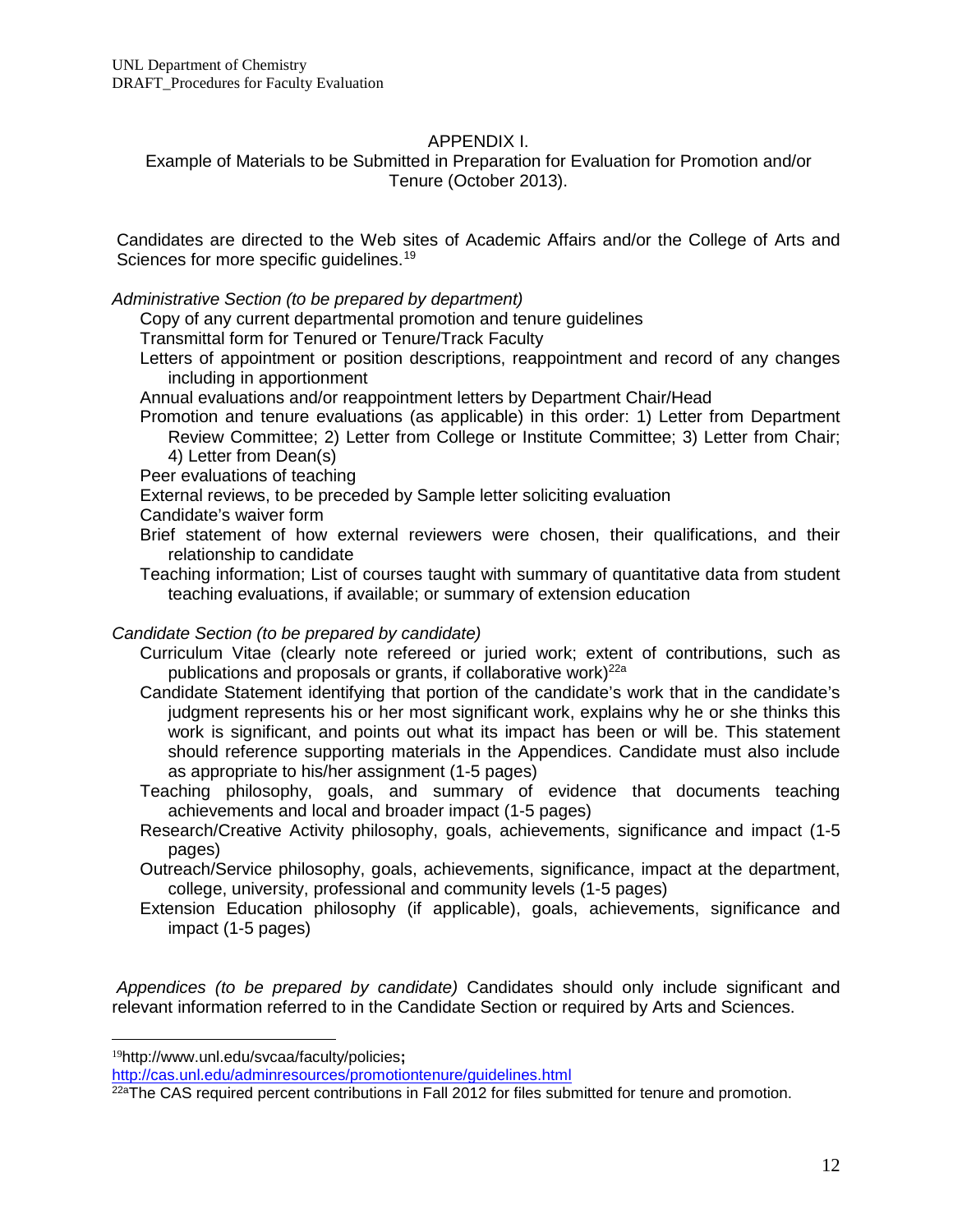- Supporting evidence for the quality and effectiveness of teaching include:
	- Student evaluations; Course portfolio; Number of undergraduate advisees; Curriculum/course development; Student achievement/outcomes; Number of graduate students mentored and degrees awarded; international activities, and activities related to Scholarship of Teaching and Learning)
- Supporting evidence of the quality of scholarly, professional, and creative activity include:
	- Publications (including electronic); Citation data; Presentations; Awards and honors; Funded or non-funded grant proposals and associated reviews may also be included at the candidate's discretion.
- Supporting evidence of the quality and significance of professional and institutional service and outreach activities include: Editorships; Committee service (Department, College, University); Leadership in professional organizations; Community service related to assignment

### **Appendix II. Overview of Materials to be Submitted as Part of Evaluation for Promotion of Non-tenure Track Faculty**

Documentation Format for Promotion for Research Faculty http://www.unl.edu/svcaa/resources/policies/

The material contained in this file will be similar in content to the items that are listed under Appendix I. This material will include both Administrative sections and Candidate sections, as itemized under Appendix I, but may not include a teaching section if this latter section does not apply to the nature of the Candidate's appointment.

- Supporting evidence of the quality of scholarly, professional, and creative activity include: Publications (including electronic); Performances/exhibitions; Reviews; Citations; Funded grant proposals, with the relative contribution of the Candidate to items such as publications and funded proposals being clearly indicated. (see Appendix I for further details)
- Supporting evidence of the quality and significance of professional and institutional service and outreach activities include:

Editorships; Committee service (Department, College, University); Leadership in professional organizations; Community service related to assignment

[http://www.unl.edu/svcaa/documents/research\\_transmittal.pdf](http://www.unl.edu/svcaa/documents/research_transmittal.pdf) http://www.unl.edu/svcaa/faculty/policies

## Documentation Format for Promotion for Associate Professor or Professor of Practice Faculty

Supporting evidence for the quality and effectiveness of teaching include:

Student evaluations; Course portfolio; Number of undergraduate advisees; Curriculum/course development; Student achievement/outcomes; international activities, and activities related to Scholarship of Teaching and Learning)

Supporting evidence of the quality of scholarly, professional, and creative activity include: Publications (including electronic); Performances/exhibitions; Reviews; Citations; Funded grant proposals.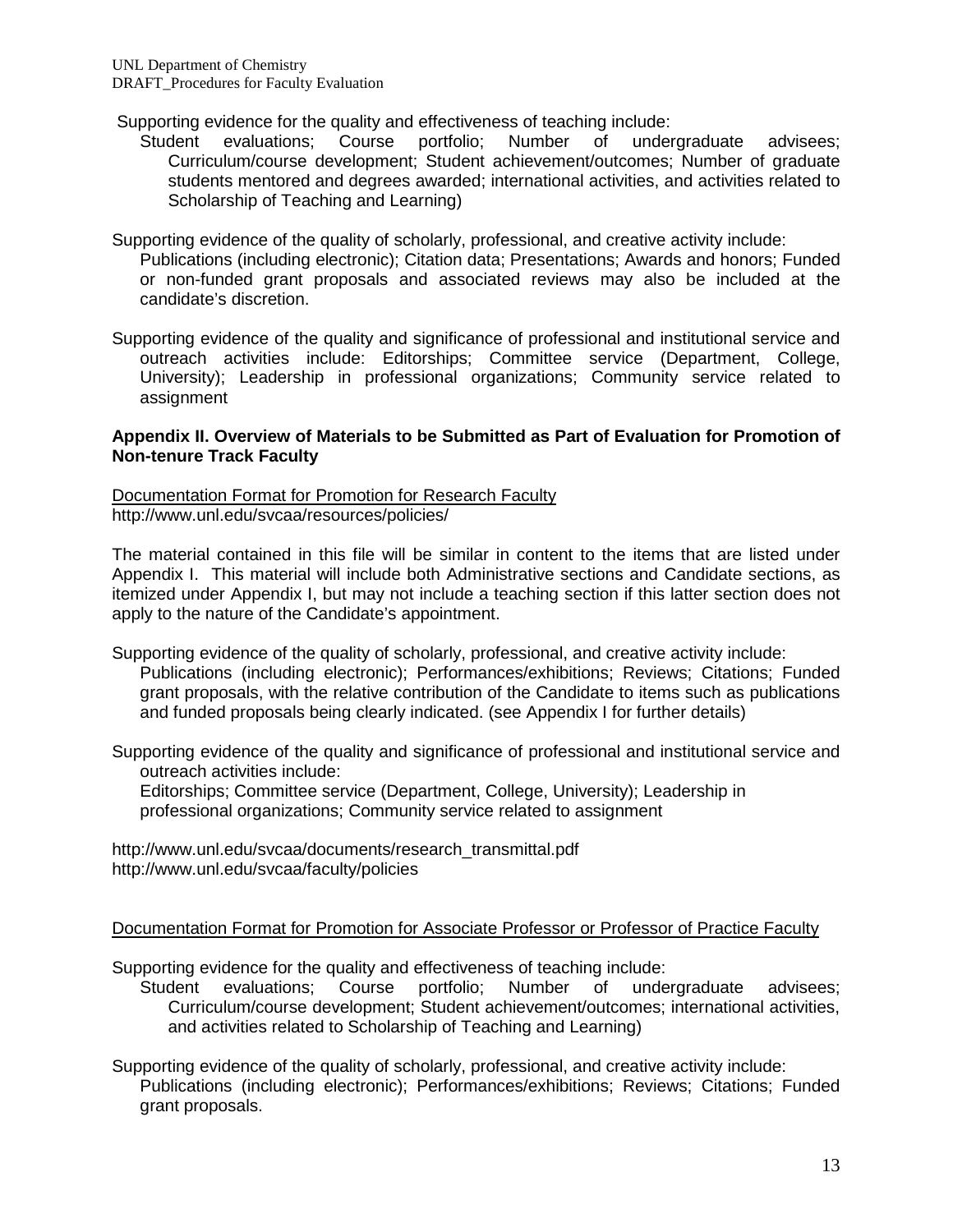Supporting evidence of the quality and significance of professional and institutional service and outreach activities include:

Editorships; Committee service (Department, College, University); Leadership in professional organizations; Community service related to assignment

In the case of promotion to Professor of Practice, external letters are required. The promotion to Associate Professor of Practice is based largely on an overall evaluation within the department and at UNL and does not require external letters.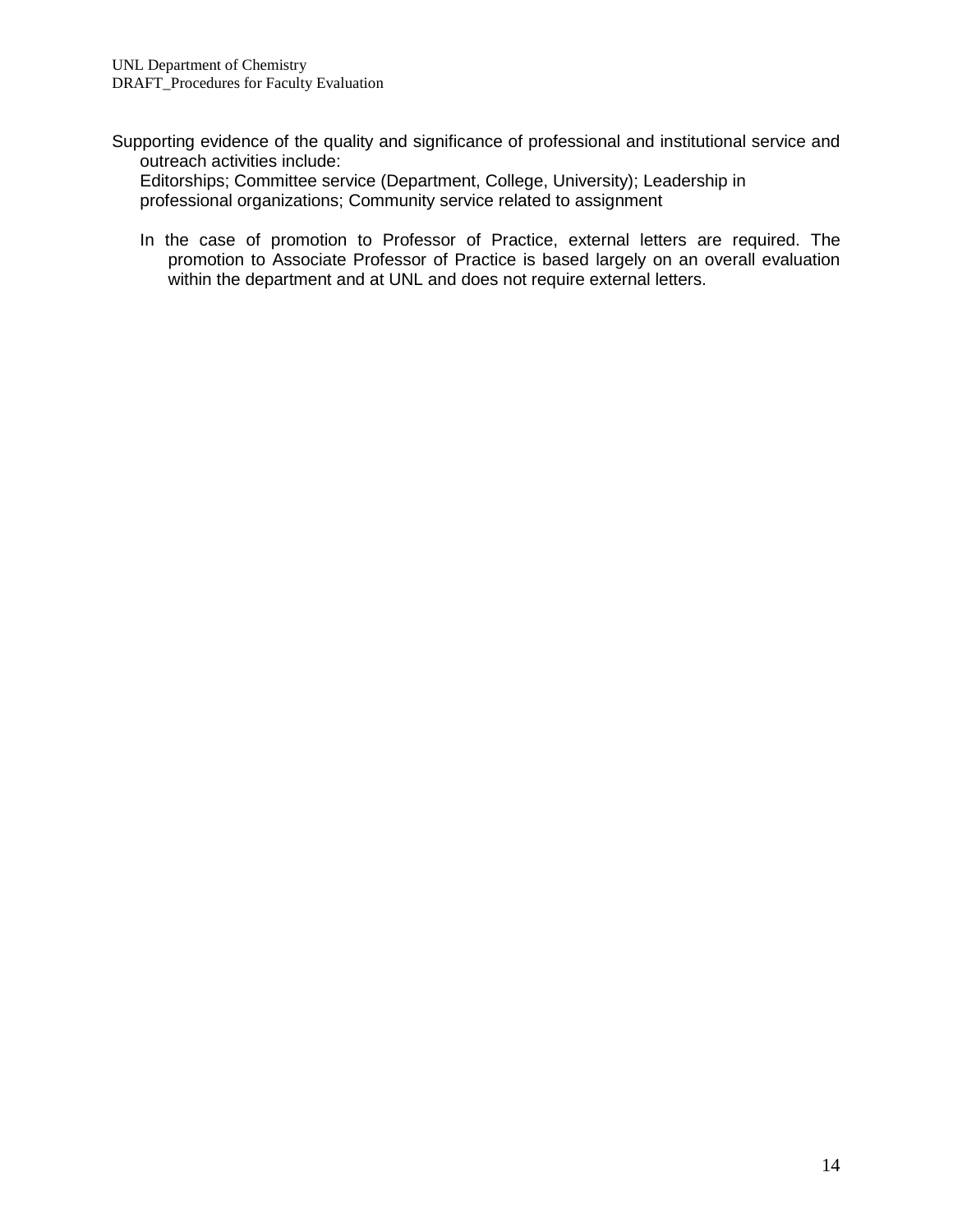# **Appendix III**. **Timeline for Departmental Review of Promotion and/or Tenure Files[20](#page-14-0)**

Timetable from the date the [Review Subcommittee completes collection of the material from the department and the candidate for the file.<sup>[21](#page-14-1)</sup> The Faculty Review Committee timeline must accommodate College deadlines (see CAS and SVCAA websites cited earlier).

| Day        | Actions                                                                          |
|------------|----------------------------------------------------------------------------------|
|            | Review Subcommittee completes collection of material from the department         |
|            | and the candidate; the candidate is informed by the Review Subcommittee          |
|            | that this part of the file is complete.                                          |
| 2-6 (WD)   | Candidate reviews file materials to which access has not been waived and         |
|            | inserts any new material.                                                        |
| $7 - 9$    | Subcommittee meets and drafts a report to the Review Committee                   |
|            | summarizing the file adding it to the file with a copy to the candidate          |
| 10-14 (WD) | Candidate may add to the file comments on the report of the Subcommittee         |
|            | and any material added subsequent to the review.                                 |
| 15-17 (WD) | Completed file open to faculty for review                                        |
| 18         | Faculty Review Committee discussion of materials in the file                     |
| 19-23 (WD) | Insertion of additional material requested by Faculty Review Committee;          |
|            | review of this new material and response by Candidate                            |
| 24         | Faculty Review Committee votes on the question(s) and votes to approve           |
|            | the Letter from the Review Committee to the Chair. The approved letter is        |
|            | added to the file with a copy sent to the candidate <sup>22</sup>                |
| 25-29 (WD) | Candidate may add to the file comments on the Letter of the Review               |
|            | Committee. <sup>25a</sup>                                                        |
| 30-32      | Department Chair reviews file and adds an independent recommendation to          |
|            | the file with a copy sent to the candidate and the chair of the Review           |
|            | Subcommittee                                                                     |
| 33-37 (WD) | Candidate may add to the file comments on the Letter of the Chair <sup>25a</sup> |
| 38         | Material forwarded to the A&S Dean <sup>25b</sup>                                |
|            | Additional time to be inserted into the timeline if an appeal is made of the     |
|            | Faculty Review Committee and/or Chair's adverse decision                         |

.

25aA request by the candidate for reconsideration may also occur during this time period.

<span id="page-14-0"></span><sup>&</sup>lt;sup>20</sup> For the purposes of this timeline, "departmental" refers to the Review Subcommittee, the Review Committee, and the Department Chair.  $\overline{a}$ 

<span id="page-14-1"></span><sup>&</sup>lt;sup>21</sup> [Day" does not imply working day (WD) unless specifically indicated].

<span id="page-14-2"></span><sup>&</sup>lt;sup>22</sup> At the initial review meeting, or within 24 hours after this meeting, any member of the review committee may request that additional materials be added to the file. However, once such materials have been added to the file (which may require more than 24 hours in cases requiring gathering of information), the candidate will have an additional five WD days to respond. The review timetable will be extended by a proportionate period of time

<sup>&</sup>lt;sup>25b</sup>After the file leaves the department, the file will be reviewed by the A&S Executive Committee and Dean.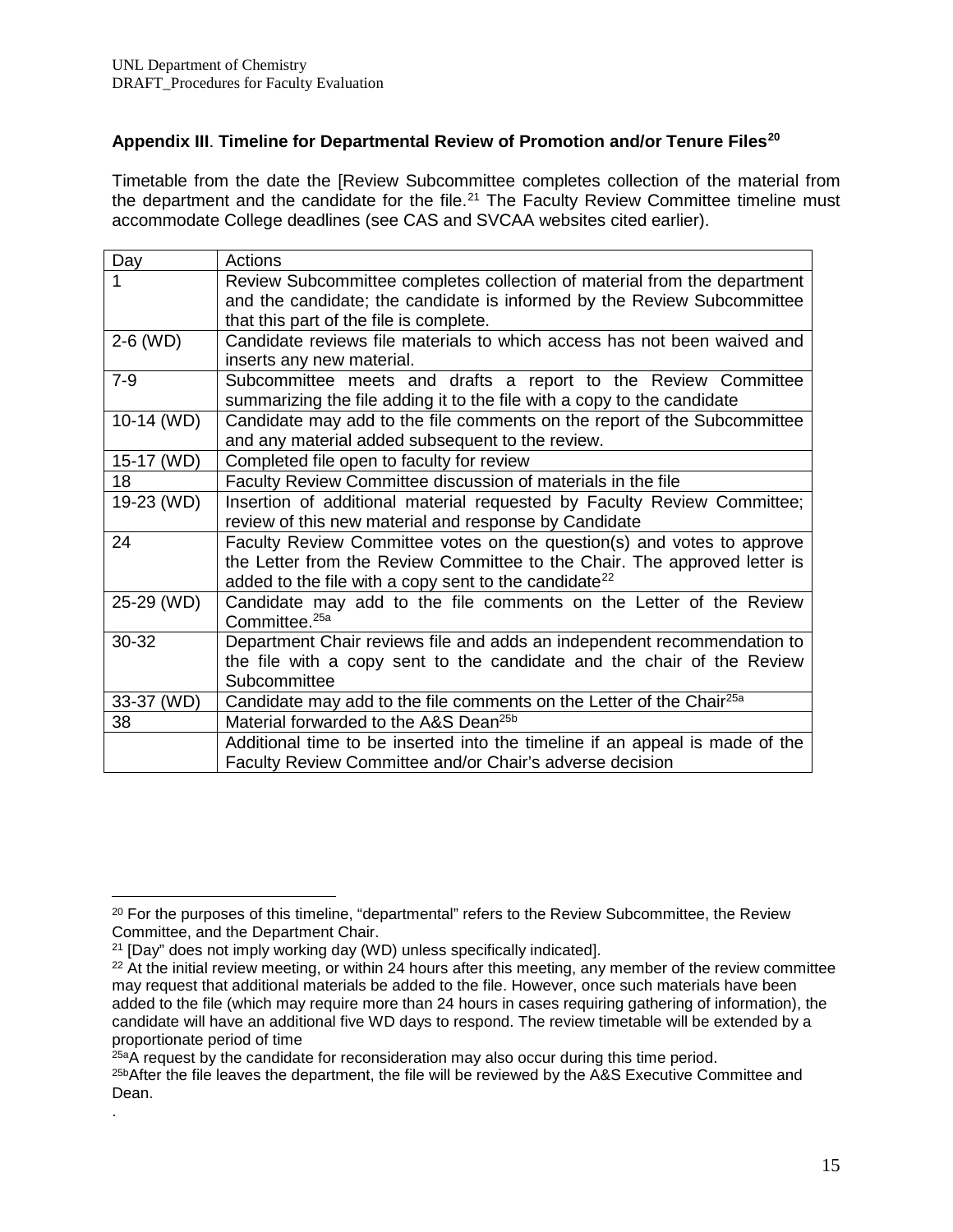# **Appendix IV: Templates for Correspondence with External Reviewers**

- 1. E-mail request soliciting external review for promotion to full professor.
- 2. Follow-up letter soliciting external review for promotion to full professor.
- 3. E-mail request soliciting external review for tenure and promotion.
- 4. Follow-up letter request soliciting external review for tenure and promotion.

### EMAIL REQUEST SOLICITING EXTERNAL REVIEWS FOR PROMOTION TO FULL PROFESSOR (to be followed by letter)

## **REVISED: Model Letter Soliciting External Reviews**

(fill-in capitalized text and correct references to his/her and s/he)

DATE

NAME ADDRESS CITY, STATE, ZIP

Dear NAME:

On behalf of my colleagues, I write to ask you for a professional favor: to assess the work of {NAME OF FACULTY}, a candidate for {PROMOTION TO ASSOCIATE OR FULL PROFESSOR AND/OR TENURE}. {NAME OF FACULTY} holds a joint appointment in the {FIRST UNIT} (%FTE) and the {SECOND UNIT} (%FTE) with their tenure home residing in the {APPROPRIATE UNIT}.

Enclosed you will find a copy of {NAME OF FACULTY} current vitae and a statement that s/he wrote identifying his/her most significant work and indicating why s/he thinks it is significant and what its impact is or will be. I have also enclosed a copy of the waiver form signed by {NAME OF FACULTY} indicating whether s/he has waived his/her rights to read the external reviews in his/her file, to write comments on them to be included in the file, and to know the identity of those who submit reviews. {NAME OF FACULTY} signature indicates that s/he {DESCRIBE THE WAIVERS, IF ANY, THAT THE CANDIDATE HAS SIGNED}. {IF THE CANDIDATE HAS WAIVED ANY OR ALL OF THE RIGHTS INCLUDE THIS STATEMENT} We will keep the described material and/or information confidential to the extent permitted by law if {NAME OF FACULTY} has signed the relevant waiver.

We seek an objective assessment of the quality and significance of {NAME OF FACULTY} work, especially the work s/he discusses in his/her statement. In your professional judgment, what is the nature and extent of {NAME OF FACULTY} contributions? Based on your assessment, how do you rate his/her potential for sustaining and exceeding what s/he has done thus far? Your letter will become part of {NAME OF FACULTY} file as a candidate for {PROMOTION AND/OR TENURE}. This file is evaluated by the appropriate faculty in our department, the College Executive Committee and Dean, the Senior Vice Chancellor for Academic Affairs, and the Chancellor.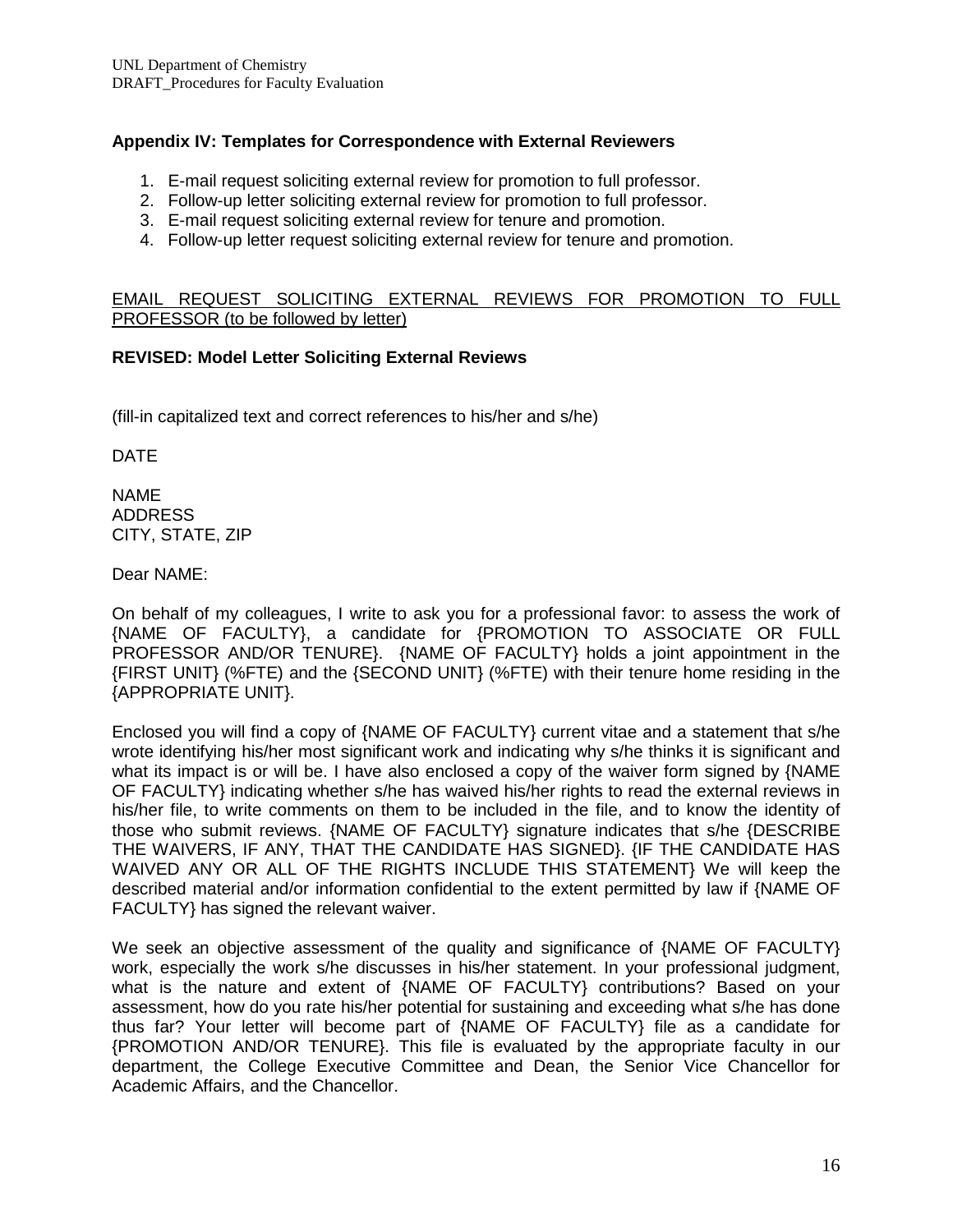If you agree to review {NAME OF FACULTY} work, I will send you additional material (e.g., copies of his/her published research and grant proposals) related to the work s/he discusses in his/her statement. At that time, feel free to let me know if you want anything else.

Please begin your review by identifying your current rank and institutional affiliation and the relationship, if any, that you have with {NAME OF FACULTY} (e.g., dissertation advisor, current of past collaborator, or former colleague). Again, your name will be kept confidential to the extent permitted by law if {NAME OF FACULTY} has signed the relevant waiver.

We hope that you will agree to help us. I know that writing reviews is time-consuming and I thank you for your help. If at all possible, we would like to know whether you will help us assess {NAME OF FACULTY} work by {AN APPROPRIATE DATE GIVEN THE UNL AND COLLEGE PROMOTION AND TENURE SCHEDULE}. We must submit our recommendations on {NAME OF FACULTY} candidacy to the College by {DATE}. You may send the review to me by letter to the above address, by FAX to {FAX NUMBER}, of by e-mail to me at {E-MAIL ADDRESS}.

Again, thank you for your assistance.

Sincerely,

{NAME} Professor and Chair

cc: {CHAIR OR DIRECTOR OF SECOND UNIT IF JOINT APPOINTMENT}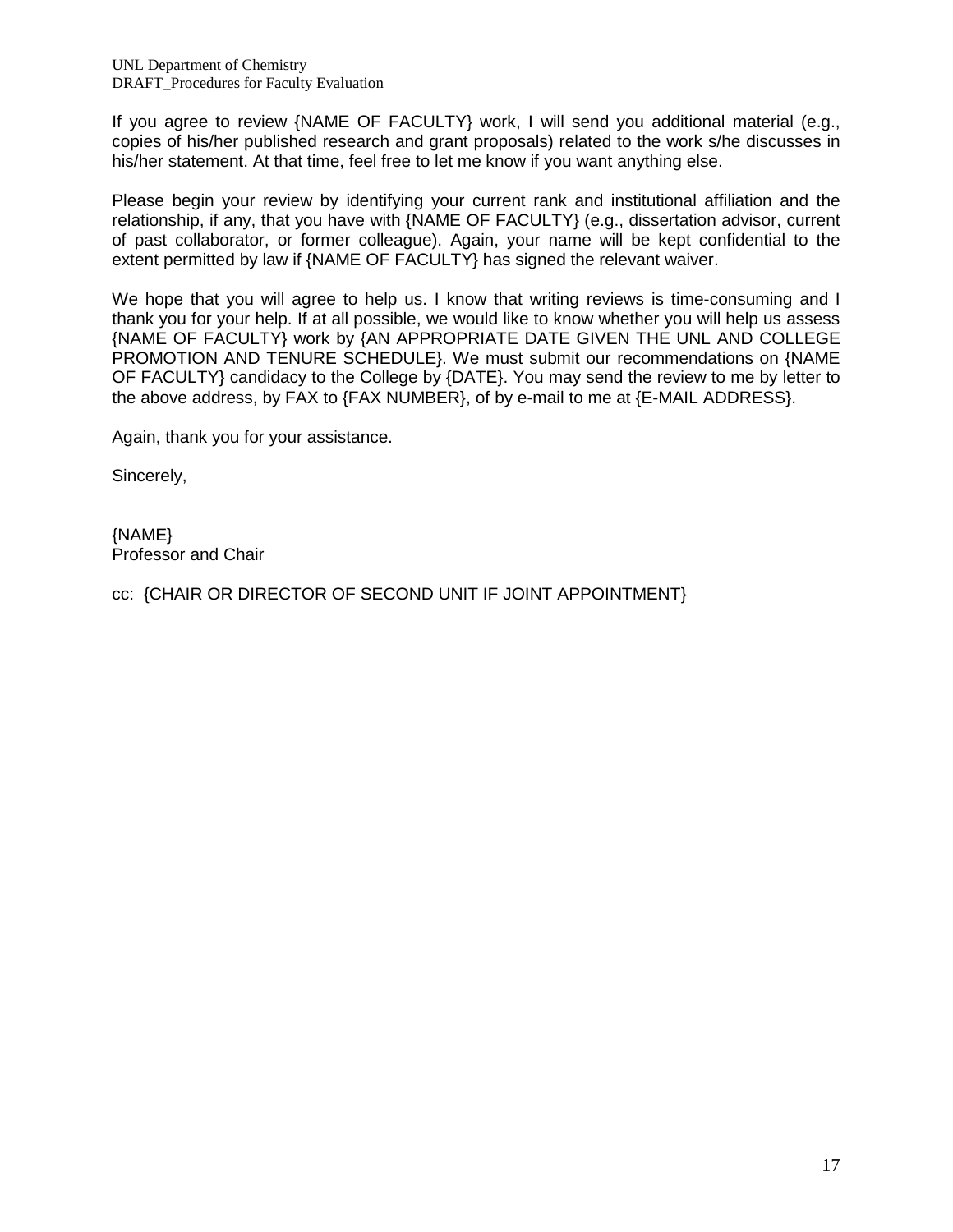## **REVISED:** Model Letter for Sending Files to External Reviews

(fill-in capitalized text and correct references to his/her and s/he)

DATE

NAME ADDRESS CITY, STATE, ZIP

Dear NAME:

I want to thank you for agreeing to assist us by providing an assessment of the work of {NAME OF FACULTY}, a candidate for {PROMOTION TO ASSOCIATE OR FULL PROFESSOR AND/OR TENURE}. {NAME OF FACULTY} holds a joint appointment in the {FIRST UNIT} (%FTE) and the {SECOND UNIT} (%FTE) with their tenure home residing in the {APPROPRIATE UNIT}.

Enclosed you will find a copy of {NAME OF FACULTY} current vitae and a statement that s/he wrote identifying his/her most significant work and indicating why s/he thinks it is significant and what its impact is or will be. I have also enclosed a copy of the waiver form signed by {NAME OF FACULTY} indicating whether s/he has waived his/her rights to read the external reviews in his/her file, to write comments on them to be included in the file, and to know the identity of those who submit reviews. {NAME OF FACULTY} signature indicates that s/he {DESCRIBE THE WAIVERS, IF ANY, THAT THE CANDIDATE HAS SIGNED}. {IF THE CANDIDATE HAS WAIVED ANY OR ALL OF THE RIGHTS INCLUDE THIS STATEMENT} We will keep the described material and/or information confidential to the extent permitted by law if {NAME OF FACULTY} has signed the relevant waiver.

We seek an objective assessment of the quality and significance of {NAME OF FACULTY} work, especially the work s/he discusses in his/her statement. In your professional judgment, what is the nature and extent of {NAME OF FACULTY} contributions? Based on your assessment, how do you rate his/her potential for sustaining and exceeding what s/he has done thus far? Your letter will become part of {NAME OF FACULTY} file as a candidate for {PROMOTION AND/OR TENURE}. This file is evaluated by the appropriate faculty in our department, the College Executive Committee and Dean, the Senior Vice Chancellor for Academic Affairs, and the Chancellor.

Enclosed for your review are {department to indicate materials being sent} (for example, copies of published research and grant proposals, teaching or outreach portfolio, etc. ) related to the work s/he discusses in his/her statement.

Please begin your review by identifying your current rank and institutional affiliation and the relationship, if any, that you have with {NAME OF FACULTY} (e.g., dissertation advisor, current of past collaborator, or former colleague). Again, your name will be kept confidential to the extent permitted by law if {NAME OF FACULTY} has signed the relevant waiver.

I know that writing reviews is time-consuming and I thank you for your help. If at all possible, we would like to receive your assessment of {NAME OF FACULTY} work by {AN APPROPRIATE DATE GIVEN THE UNL AND COLLEGE PROMOTION AND TENURE SCHEDULE}. We must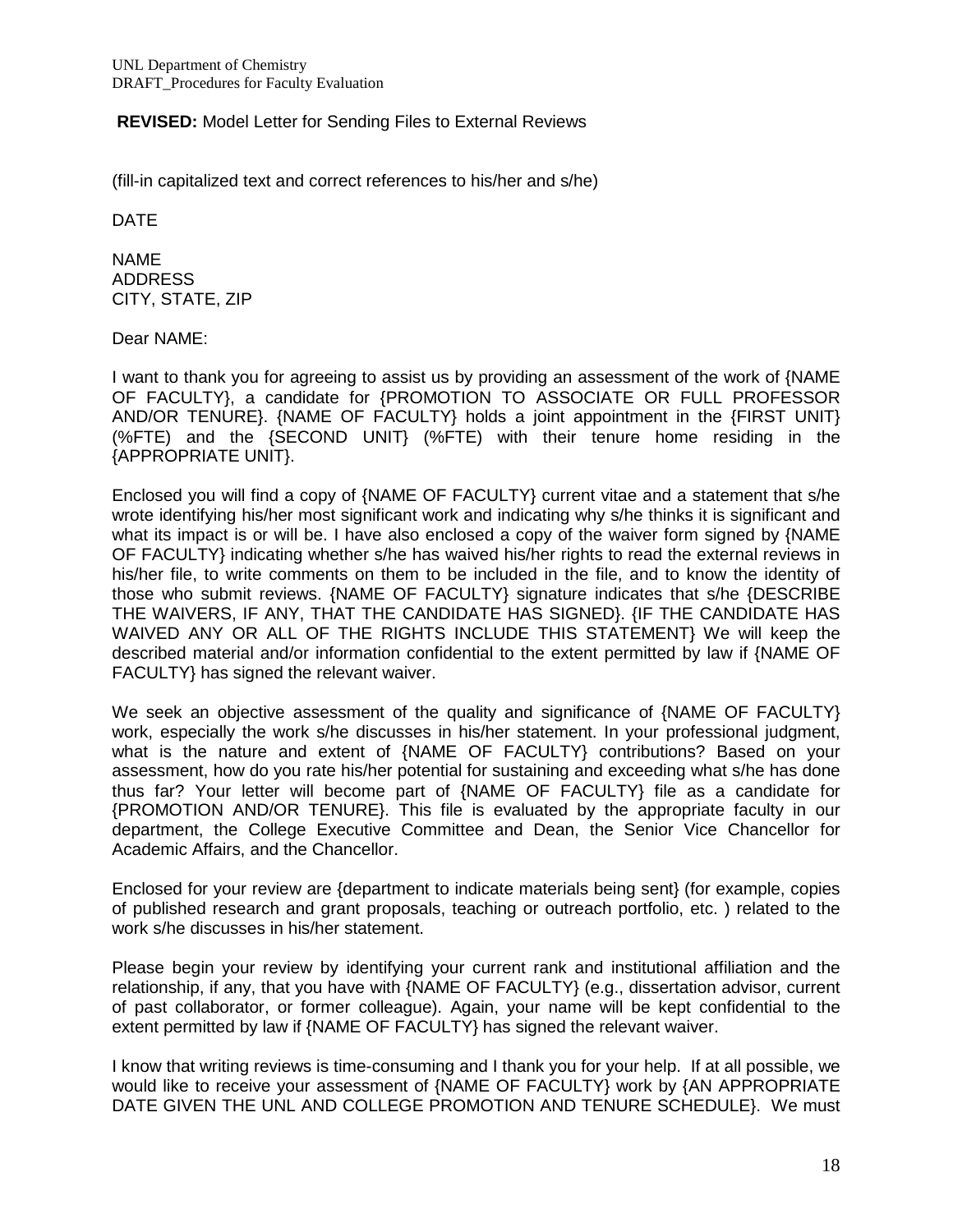submit our recommendations on {NAME OF FACULTY} candidacy to the College by {DATE}. You may send the review to me by letter to the above address, by FAX to {FAX NUMBER}, or by email to me at {EMAIL ADDRESS}.

Again, thank you for your assistance.

Sincerely,

{NAME} Professor and Chair

cc: {CHAIR OR DIRECTOR OF SECOND UNIT IF JOINT APPOINTMENT}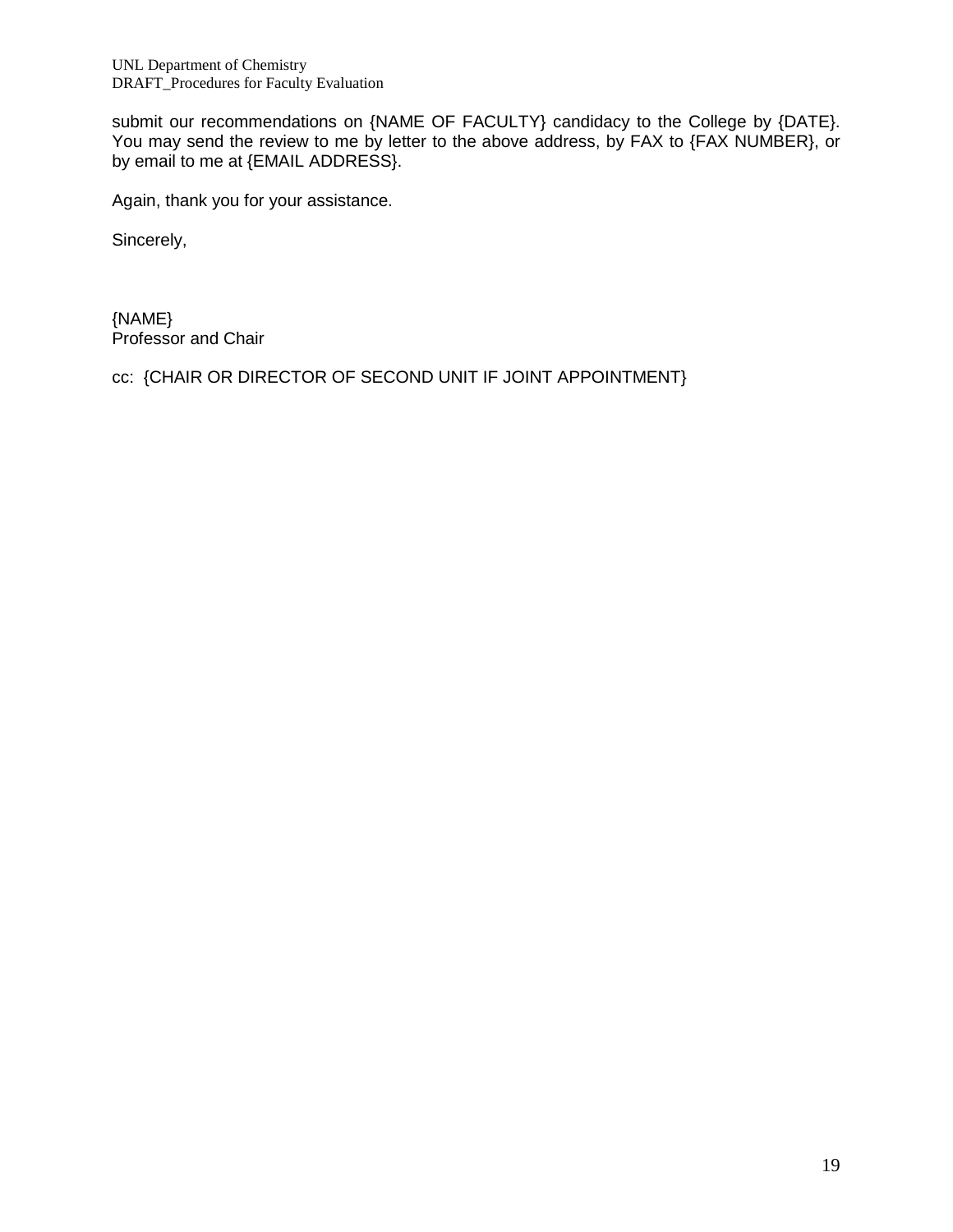### EMAIL REQUEST SOLICITING EXTERNAL REVIEWS FOR TENURE AND PROMOTION TO ASSOCIATE PROFESSOR (to be followed by letter)

Dear Professor Frank:

As you know, the use of external reviews has become expected practice in considering candidates for tenure and promotion. On behalf of my colleagues, I write to ask you for a professional favor: to assess the work of Dr. Jean Doe, a candidate for tenure and promotion to associate professor.

If you agree to review Dr. Doe's work, I will send you additional material (e.g., copies of his/her published research and grant proposals

Need to standardize grant proposal inclusion between this and the subsequent letter.

related to the work s/he discusses in his/her statement. We would need to receive your remarks by [INSERT DATE]. Your letter will become part of Dr. Doe's file as a candidate for tenure and promotion. This file is evaluated by the appropriate faculty in our department, the College Executive Committee and Dean, the Senior Vice Chancellor for Academic Affairs, the Chancellor, the President's office, and the Board of Regents. Your name will be kept confidential in accord with the candidate's signed waiver to the extent permitted by law.

We hope that you will agree to help us. I know that writing reviews is time-consuming and I thank you for your help. Please notify me at your earliest convenience whether or not you would be able to write this review [e-mail: [XXXXXX@unl.edu;](mailto:XXXXXX@unl.edu) phone: 402-472-XXXX; fax 402-472-2044 (this is a private fax to ensure confidentiality).]

Sincerely yours,

[INSERT NAME] [Associate] Professor of Chemistry Chair of Review Subcommittee for [INSERT NAME]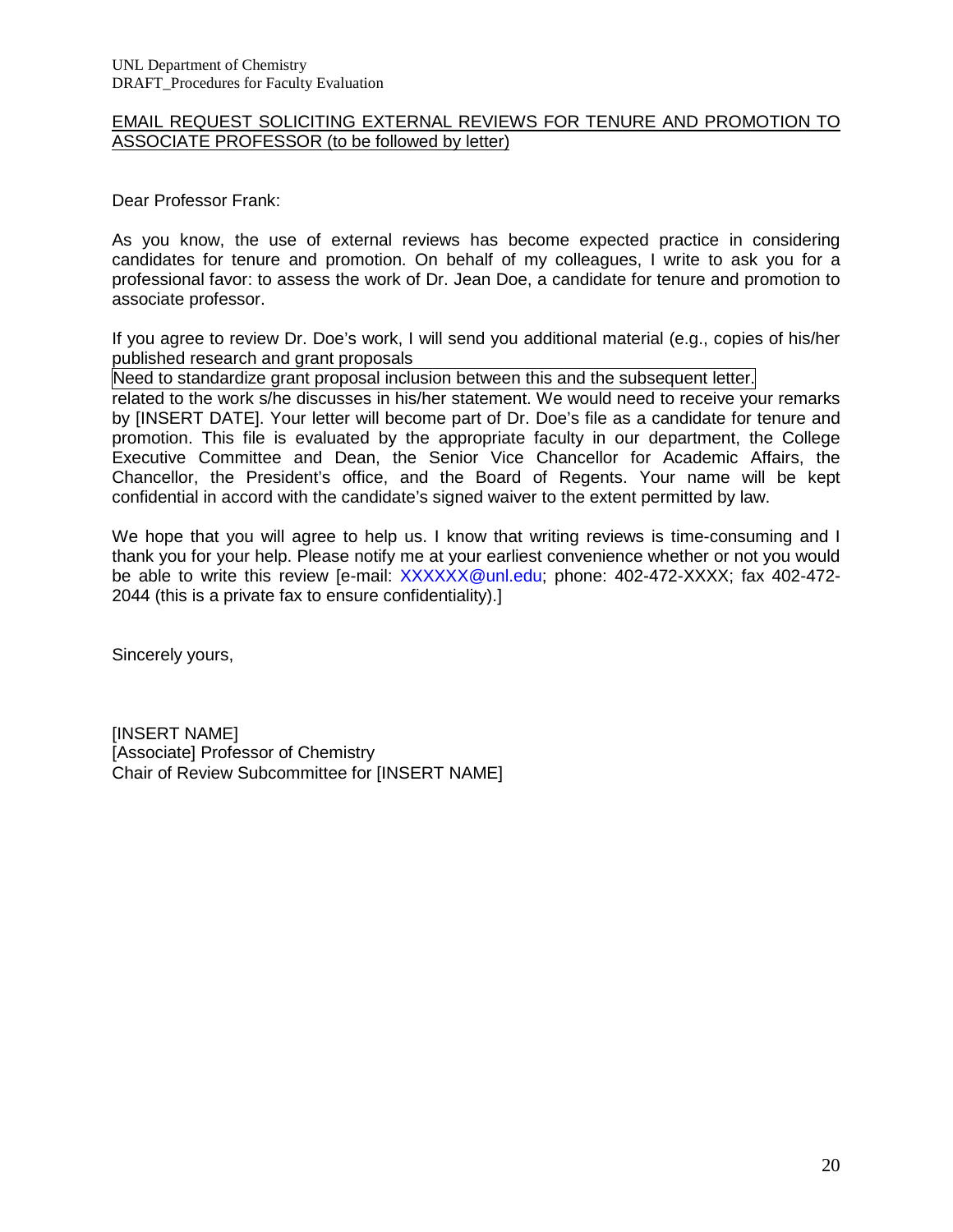UNL Department of Chemistry DRAFT\_Procedures for Faculty Evaluation

Follow up letter:

**Date** 

Professor B. Frank 989 Academic Hall Fortunate University Nirvana, New Jersey 00001

Dear Professor Frank:

As you know, the use of external reviews has become expected practice in considering candidates for tenure and promotion. On behalf of my colleagues, I write to ask you for a professional favor: to assess the work of Dr. Jean Doe, a candidate for tenure and promotion to associate professor.

Enclosed you will find a copy of (i) Dr. Doe's current vitae, (ii) a statement that s/he wrote identifying his/her most significant work and indicating why s/he thinks it is significant and what its impact is or will be, and (iii) copies of up to ten reprints, preprints or other relevant documents. I have also enclosed a copy of the waiver form signed by Dr. Doe indicating that s/he [DESCRIBE THE WAIVERS, IF ANY, THAT THE CANDIDATE HAS SIGNED]. We will keep the described material and/or information confidential to the extent permitted by law.

We seek an objective assessment of the quality and significance of Dr. Doe's work, especially the work that s/he discusses in his/her statement.

- i) In your professional judgment, what is the nature and extent of Dr. Doe's contributions?
- ii) Are his/her contributions accepted as significant, innovative and authoritative?
- iii) Has Dr. Doe become an independent, productive and original investigator?
- iv) Is Dr. Doe's success with outside funding commensurate with a significant research program?
- v) How does Dr. Doe compare with others in his/her area and at approximately the same stage of development?
- vi) Based on your assessment, how do you rate Dr. Doe's potential for sustaining and exceeding what s/he has done thus far?

Please begin your review by identifying your current rank and institutional affiliation and the relationship, if any, that you have with Dr. Doe (e.g., current or past collaborator, or former colleague, etc.).

Your letter will become part of Dr. Doe's file as a candidate for tenure and promotion. This file is evaluated by the appropriate faculty in our department, the College Executive Committee and Dean, the Senior Vice Chancellor for Academic Affairs, the Chancellor, the President's office, and the Board of Regents. Again, your name will be kept confidential in accord with the signed waiver to the extent permitted by law.

We hope that you will agree to help us. I know that writing reviews is time-consuming and I thank you for your help. We would like to receive your remarks by [INSERT DATE]. If you are unable to write this review, please notify me at your earliest convenience [e-mail: XXXXXX@unl.edu; phone: 402-472-XXXX; fax 402-472-2044 (this is a private fax to ensure